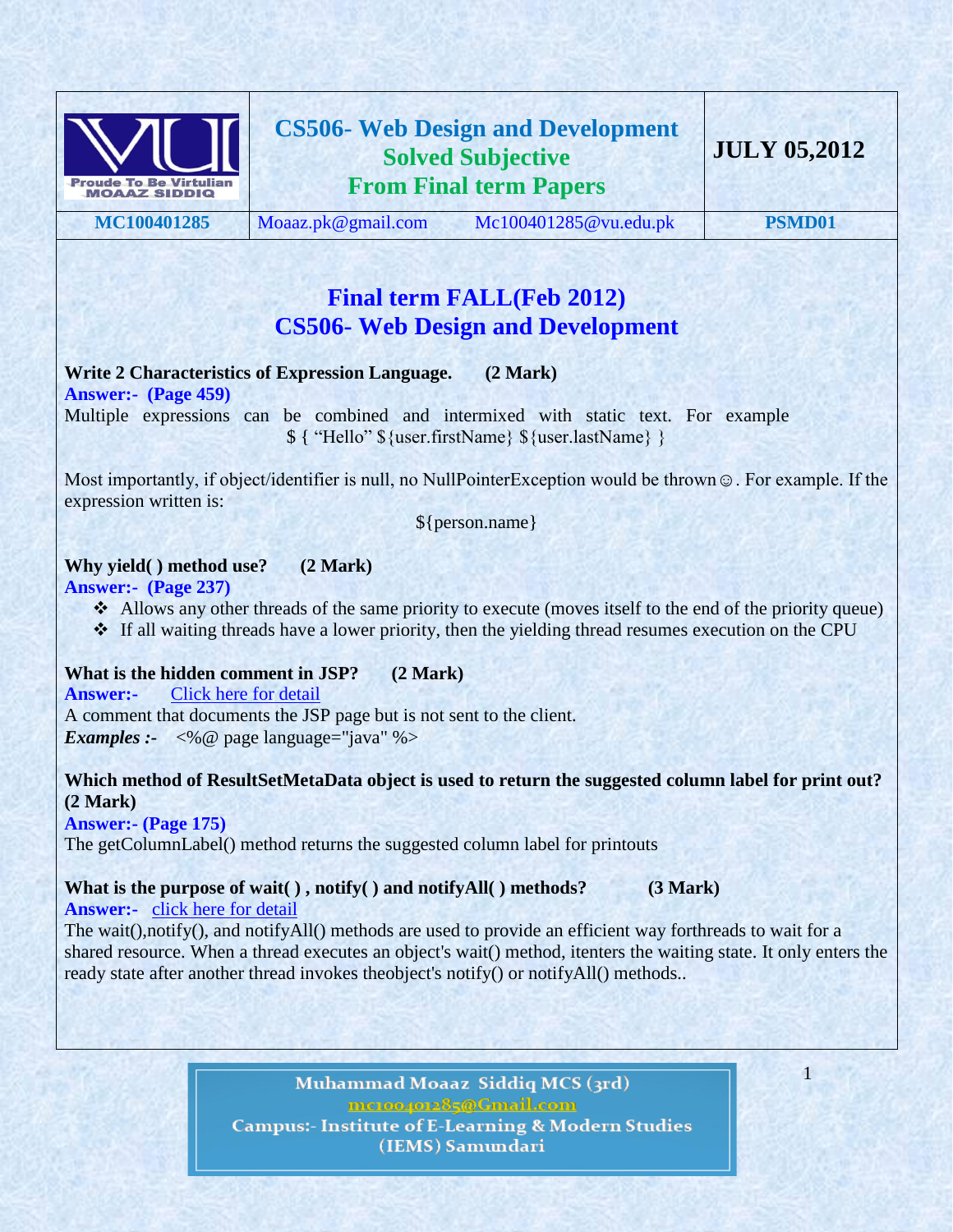### **What are the three stages of Servlet Lifecycle? (3 Mark) Answer:- (Page 267)**

A servlet passes through the following stages in its life.

- 1 Initialize
- 2 Service
- 3 Destroy

### **Advantages of using Custom Tags? (3 Mark)**

### **Answer:- (Page 379)**

- Provides cleaner separation of processing logic and presentation, than JavaBeans.
- Have access to all JSP implicit objects like out, request etc.
- ❖ Can be customized by specifying attributes.

### **How JSF does provide Navigation? (3 Mark)**

### **Answer:- (Page 487)**

Page navigation determines the control flow of a Web application. JSF provides a default navigational handler and this behavior can be configured in configuration file.

### **Difference between static and non static inner class? (3 Mark)**

### **Answer: -** [Click here for Detail](http://www.roseindia.net/interviewquestions/corejava/menu-bar.shtml)

A non-static inner class may have object instances that are associated with instances of the class's outer class. A static inner class does not have any object instances.

### **Which Five operators are used in Expression Language? (5 Mark)**

#### **Answer:-** [Click here for detail](http://www.ibm.com/developerworks/java/tutorials/j-introjsp/section13.html)

Expression language can use the following five arithmetic operators to act on integer and floating point values:

- $\bullet$  + operator for addition
- operator for subtraction
- \* operator for multiplication
- / operator for division
- % operator for remainder

## **What is Expression in JSP? Give an example. (5 Mark)**

#### **Answer:- (Page 335)**

The format of writing a Java expression is:  $\langle\% = \text{Java expression } \% \rangle$ These expressions are evaluated, after converted to strings placed into HTML page at the place it occurred in JSP page Examples of writing Expressions are:

 $\langle h2 \rangle$  Time:  $\langle % \rangle$  new java.util.Date() %>  $\langle h2 \rangle$ will print current data & time after converting it to String

 $\langle h2 \rangle$  Welcome:  $\langle % \rangle$  request.getParameter("name")%  $\langle h2 \rangle$ will print the name attribute

> Muhammad Moaaz Siddiq MCS (3rd) metoo4ote85@Cmail.com **Campus:- Institute of E-Learning & Modern Studies** (IEMS) Samundari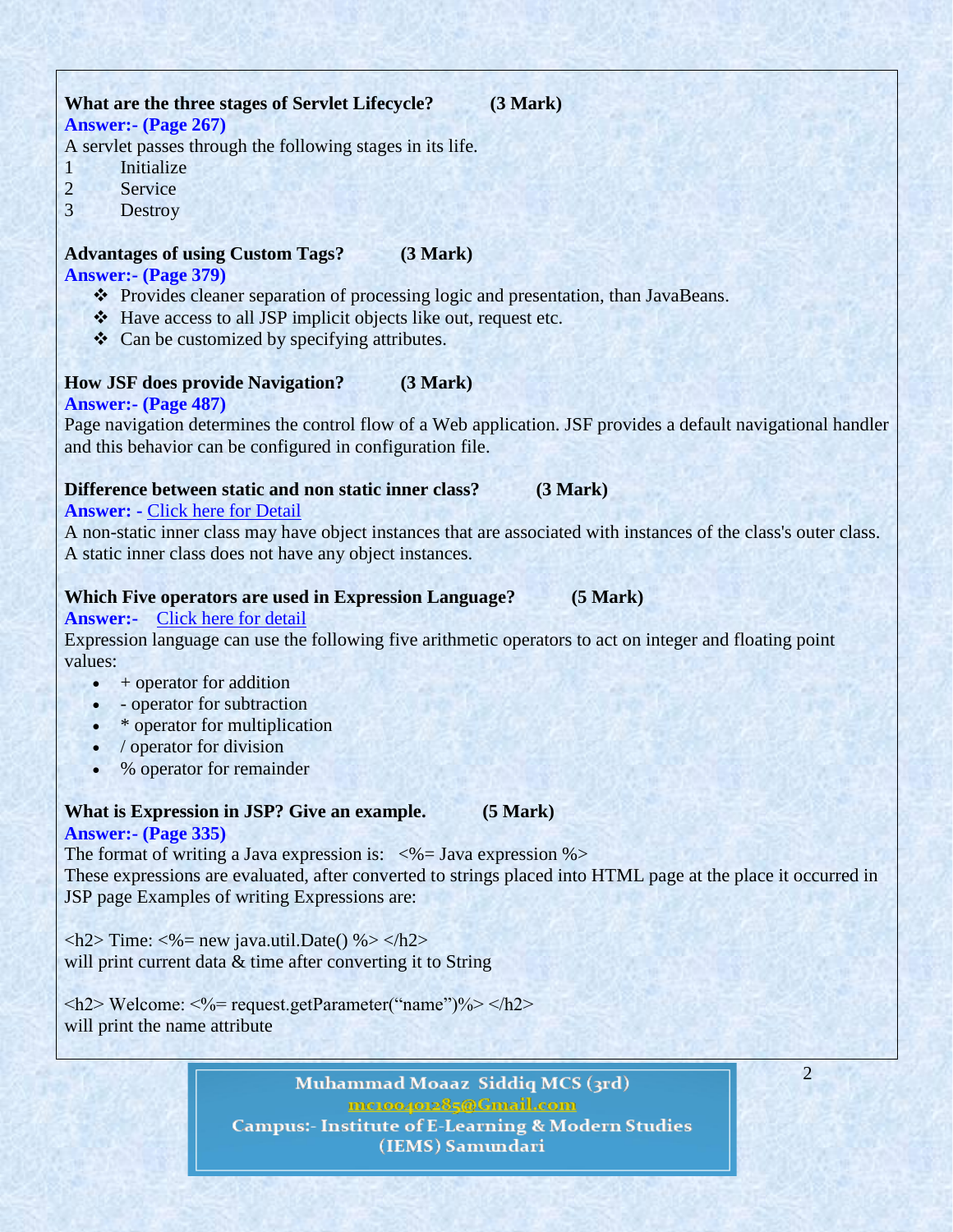#### **Difference between ServletContext and ServletConfig? (5 Mark) Answer:-** [Click here for detail](http://www.coolinterview.com/interview/5851/)

ServletConfig is a servlet configuration object used by a servlet container used to pass information to a servlet during initialization. All of its initialization parameters can ONLY be set in deployment descriptor. The ServletContext object is contained within the ServletConfig object, which the Web server provides the servlet when the servlet is initialized.

You can specify param-value pairs for ServletContext object in <context-param> tags in web.xml file.

The ServletConfig parameters are specified for a particular servlet and are unknown to other servlets. The ServletContext parameters are specified for an entire application outside of any particular servlet and are available to all the servlets within that application.

ServletConfig defines an object generated by a servlet engine. ServletContext defines an object to be created by a servlet engine.

## **Final term FALL(Feb 2012) CS506- Web Design and Development**

### **• Disadvantage of Page-centered approach (2 marks)**

#### **Answer:- (Page 411)**

The page-centric approach has lot of draw backs such as the code becomes a mixture of presentation, business and data access logic. The maintenance and up-gradation of the application becomes a nightmare.

#### **• Methods of session tracking (2 marks)**

#### **Answer:- (Page 297)**

- 1 Cookies<br>2 URL Rev
- 2 URL Rewriting<br>3 Hidden Fields
- 3 Hidden Fields

### **• What does finalization means? (2 marks)**

#### **Answer:- (Page 47)**

When a finalize method is defined in a class, Java run time calls finalize() whenever it is about to recycle an object of that class.

#### **• What does error 404 display? (3 marks)**

#### **Answer:- (Page 244)**

Indicates that the requested resource is not available.

Muhammad Moaaz Siddiq MCS (3rd) metoogote85@Cmail.com **Campus:- Institute of E-Learning & Modern Studies** (IEMS) Samundari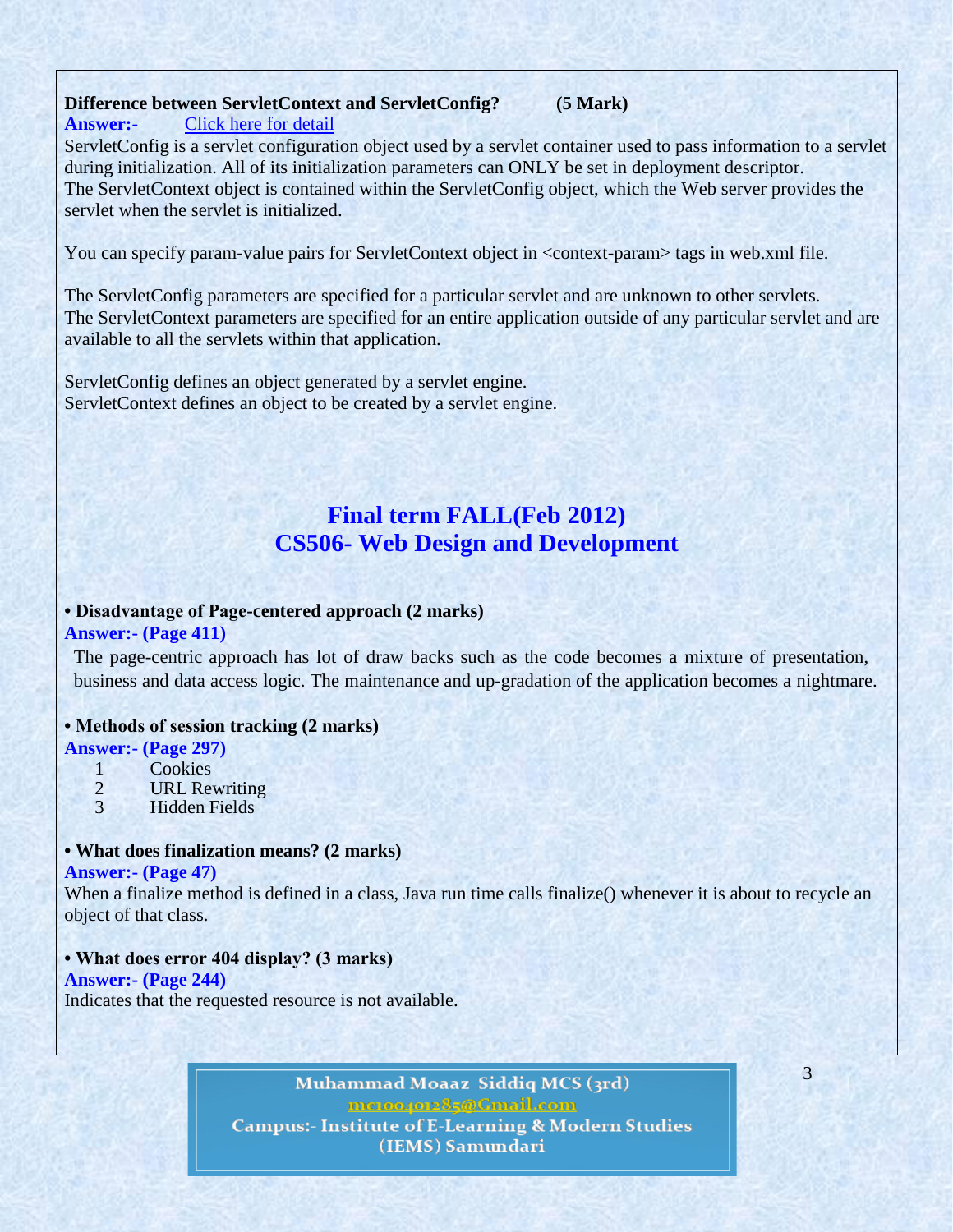### **• Why do we need Expression language?**

### **Answer:- (Page 451)**

The Expression Language, not a programming or scripting language, provides a way to simplify expressions in JSP. It is a simple language that is geared towards looking up objects, their properties and performing simple operations on them. It is inspired form both the ECMAScript and the XPath expression language.

### **• Jsp directive.**

### **Answer:- (Page 344)**

JSP directives are used to convey special processing information about the page to JSP container. It affects the overall structure of the servlet that results from the JSP page. It enables programmer to:

- Specify page settings
- To Include content from other resources
- To specify custom-tag libraries

### **• Difference of forward and send redirect.**

### **Answer:- [Click here for detail](http://www.java-samples.com/showtutorial.php?tutorialid=831)**

When you invoke a forward request, the request is sent to another resource on the server, without the client being informed that a different resource is going to process the request. This process occurs completely with in the web container. When a sendRedirtect method is invoked, it causes the web container to return to the browser indicating that a new URL should be requested. Because the browser issues a completely new request any object that are stored as request attributes before the redirect occurs will be lost. This extra round trip a redirect is slower than forward.

### **• Jsp page directive? (5 marks)**

#### **Answer:- (Page 344)**

Give high level information about servlet that will result from JSP page. It can be used anywhere in the document. It can control.

- Which classes are imported
- What class the servlet extends
- What MIME type is generated
- How multithreading is handled
- If the participates in session
- Which page handles unexpected errors etc.

### **• Request dispatchers include method? (5 marks)**

#### **Answer:- (Page 282)**

It allows a Servlet to include the results of another resource in its response. The two major differences from forward are:

- Data can be written to the response before an include
- The first Servlet which receive the request, is the one which finishes the response

It will be more cleared from the following figure. User sends a HTTPRequest to Servlet1. Serlet2 is called by Servlet1 by using include(request, response) method. The response generated by Servlet2 sends back to Servlet1. Servlet1 can also add its own response content and finally send it back to user.

4

Muhammad Moaaz Siddiq MCS (3rd) metoogote85@Cmail.com **Campus:- Institute of E-Learning & Modern Studies** (IEMS) Samundari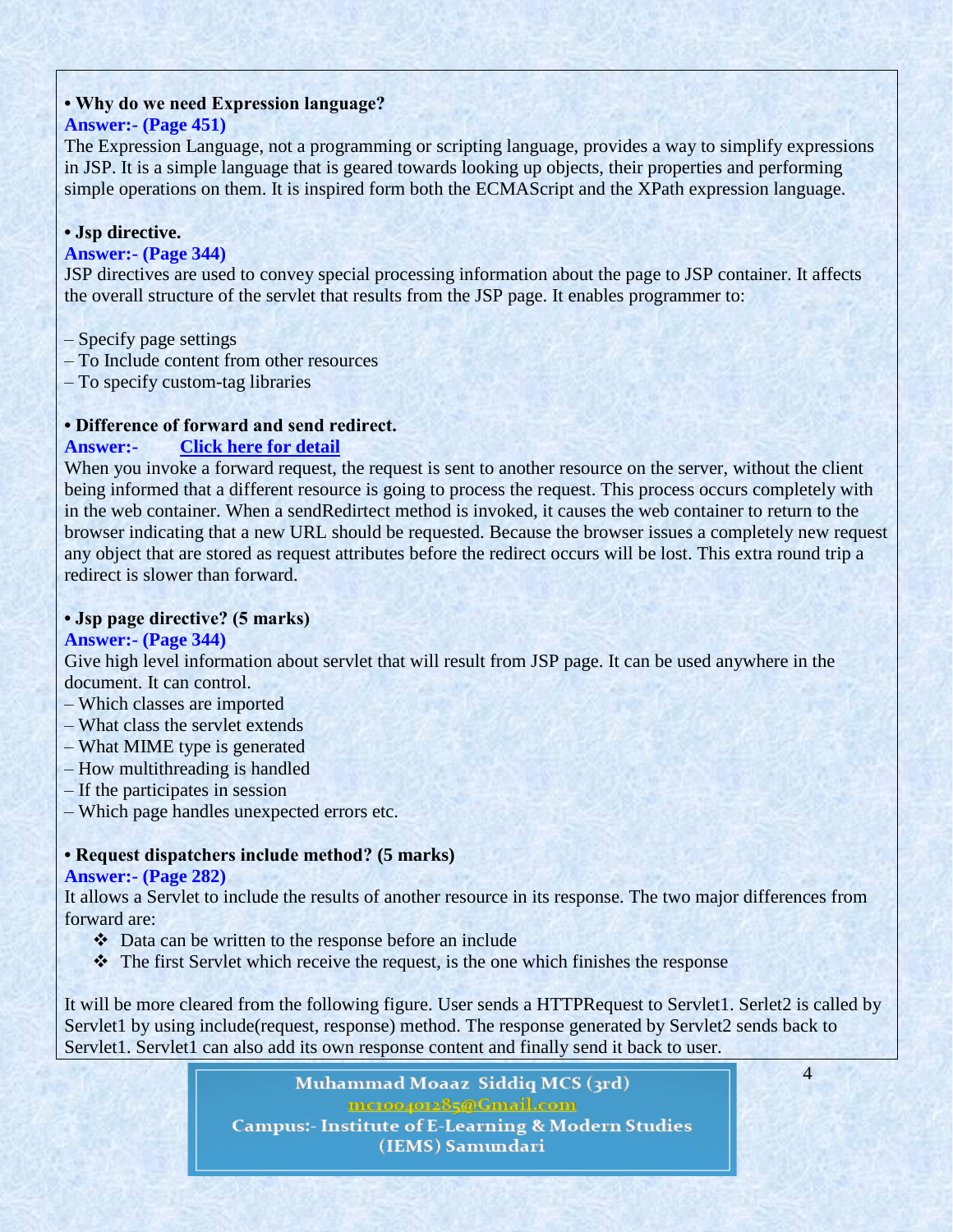## **Final term FALL(Feb 2012) CS506- Web Design and Development**

#### **( 2 Marks )**

**Q1. What is the format in which the source code of Java converted after [co](http://www.vuzs.net/)mpilation? ( 2 Marks ) Answer:- (Page 17)**

Java programs (Source code) are compiled into a form called Java bytecodes. The Java compiler reads Java language source (.java) files, translates the source into Java bytecodes, and places the bytecodes into class (.class) files.

#### **Q2. How many types of comments are used in JSP? ( 2 Marks )**

**Answer:- (Page 334)**

JSP may contain the following elements.

- ❖ Directive Elements
- ❖ Scripting Elements
- **❖** Action Elements

#### **Q3. How to track a user session in Servlet? ( 2 Marks )**

#### **Answer:- (Page 297)**

Three typical solutions come across to accomplish session tracking. These are:

- 1 Cookies
- 2 URL Rewriting
- 3 Hidden Fields

**Q4 Write briefly two characteristics of Expression Language? ( 2 Marks ) Answer:- rep**

**Q4. Why yield () method used? ( 2 Marks ) Answer:- rep**

## **Final term FALL(Feb 2012) CS506- Web Design and Development**

**Q1. Which method is used to read an object through serialization? Answer:- (Page 220)** readObject()

> Muhammad Moaaz Siddiq MCS (3rd) metoogote85@Cmail.com **Campus:- Institute of E-Learning & Modern Studies** (IEMS) Samundari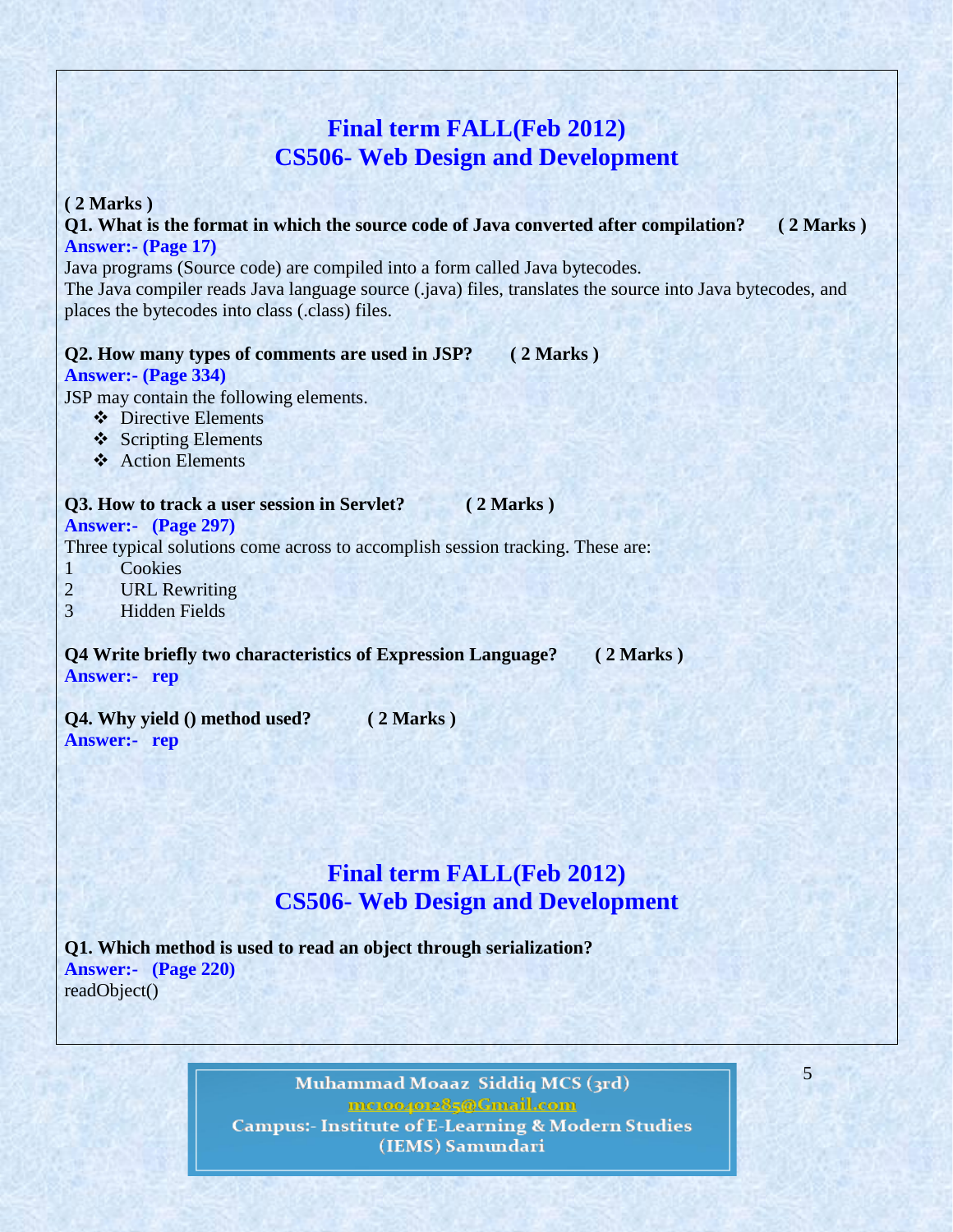## **Q2. Explain your words that how Java bean is intended for use in some type of building tool?**

## **Answer:-** [Click here for detail](http://www.scribd.com/doc/2417462/330-TIPS-JAVA)

A java bean is intended for use in some type of building tool, but a bean or set of beans may not have anything to do with the GUI of the resulting application. Most often the intent is that the bean is configurable using some GUI. The typical examples of non-graphical beans are Database access JavaBeans which result in nothing in GUI bur may communicate with other Beans which are part of the application GUI.

### **Q3. What is expression language Nuggets?**

**Answer:- (Page 452)** Syntax of EL Expressions & identifiers Arithmetic, logical & relational operators Automatic type conversion Access to beans, arrays, lists & maps Access to set of implicit objects

### **Q4. What are the benefits of using Packages? Explain.**

### **Answer:- (Page 328)**

Packages are nothing more than the way we organize files into different directories according to their functionality, usability as well as category they should belong to.

### **Q5. What is the purposes of wait (), notify, notify all() methods?**

**Answer:- rep**

### **Q1 Types of layers? Briefly explain each. (5 Marks )**

### **Answer:- (Page 436)**

### **Presentation Layer**

It provides a user interface to the client/user to interact with the application. This is the only part of the application visible to client.

Its job list includes collecting user's input, validating user's input (on client side using JavaScript like technologies OR on server side), presenting the results of the request made by the user and controlling the screen flow (which page/view will be visible to the user).

### **Business Layer**

Also called application layer, it is only concerned with the application specific functionality. It is used to implement business rules and to perform business tasks.

For example, in a banking system, this layer will provide the functionality of banking functions such as opening an account, transferring of balance from one account to another, Calculation of taxes etc.

## **Data Layer**

It is concerned with the management of the data & data sources of the system. Data sources can be database, XML, web services, flat file etc. Encapsulates data retrieval & storage logic For example, the address book application needs to retrieve all person records from a database to display them to the user.

> Muhammad Moaaz Siddiq MCS (3rd) metoogote85@Cmail.com **Campus:- Institute of E-Learning & Modern Studies** (IEMS) Samundari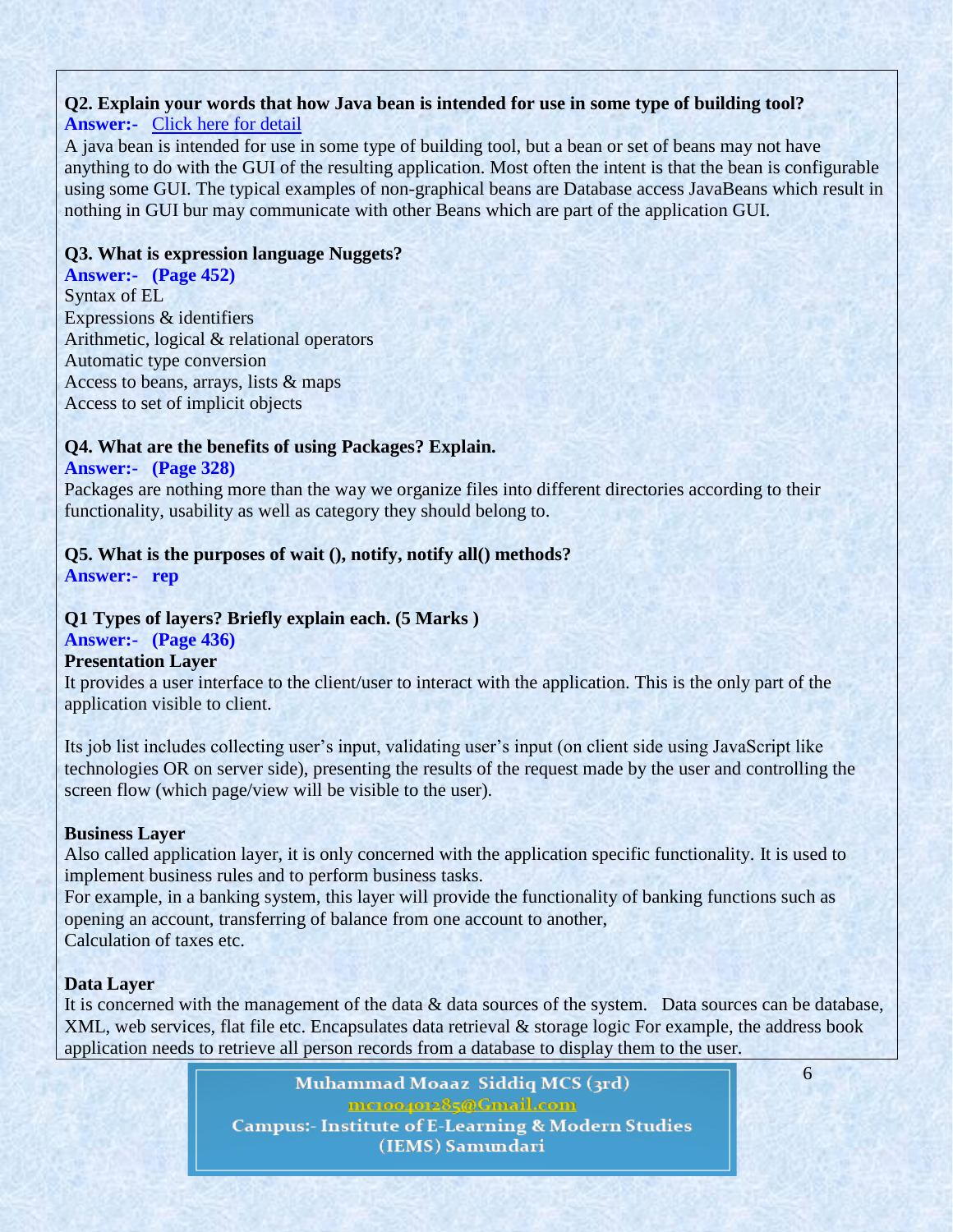### **Q2: What is expression in JSP? Give an example [\(5](http://www.vuzs.net/) Marks ) Answer:- rep**

## **Q3: Why tracking is necessary ?(5 Marks )**

### **Answer:- (Page 295)**

Many applications require a series of requests from the same client to be associated with one another. For example, any online shopping application saves the state of a user's shopping cart across multiple requests. Web-based applications are responsible for maintaining such state, because HTTP protocol is stateless. To support applications that need to maintain state, Java Servlet technology provides an API for managing sessions and allows several mechanisms for implementing sessions.

## **Final term FALL(Feb 2012) CS506- Web Design and Development**

### **Name any two logical layers of we application?**

- **Answer:- (Page 321)**
	- ❖ Presentation Layer
	- Business Layer
	- Data Layer

#### **Write briefly 2 characteristic of EL? Answer:- [Click here for detail](http://docs.oracle.com/javaee/5/tutorial/doc/bnahq.html)**

- Dynamically write data, such as user input into forms, to JavaBeans components
- $\Box$  Invoke arbitrary static and public methods
- $\Box$  Dynamically perform arithmetic operations

#### **Why do we use session tracking in HTTP servlets?**

#### **Answer:- [Click here for detail](http://www.roseindia.net/interviewquestions/servlet/session-tracking.shtml)**

In HttpServlet we can use Session Tracking to track the user state. Session is required if you are developing shopping cart application or in any e-commerce application.

#### **How JSP pages are informed about the error?**

### **Answer:- (Page 393)** JSP pages are informed about the error page by setting errorPage attribute of page directive

Muhammad Moaaz Siddiq MCS (3rd) metoogote85@Cmail.com **Campus:- Institute of E-Learning & Modern Studies** (IEMS) Samundari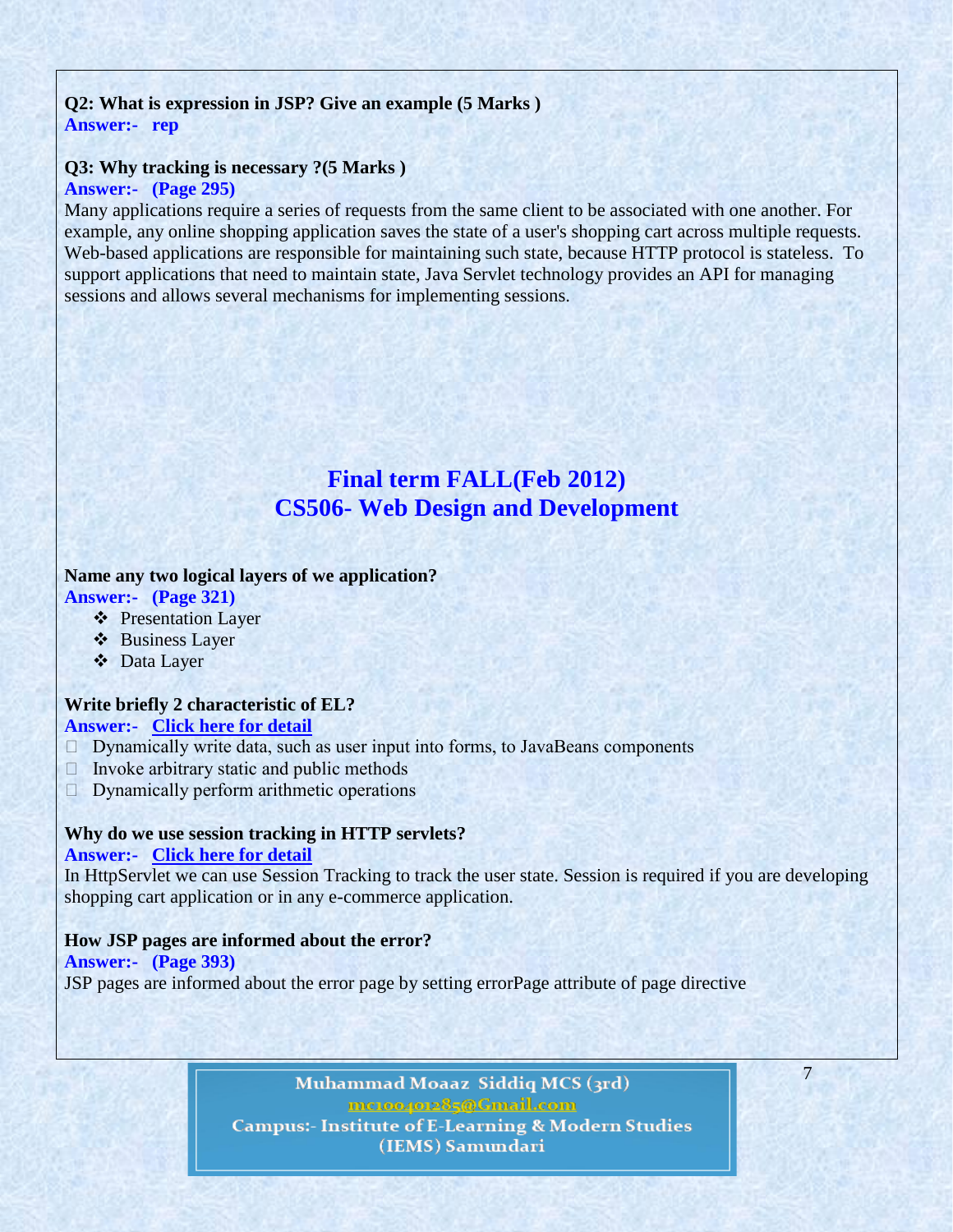### **Write Advantages of JASP over Servlet?**

### **Answer:- (Page 330)**

- JSPs provide more convenient way to create HTML
- JSPs can use standard front end tools (e.g., UltraDev)
- JSPs divide and conquer the problem of presentation and business logic.

### **What is Significance of error Pages?**

### **Answer:- (not confirm)**

Error Pages enables you to customize error messages. You can even hide them from the user's view entirely, if you want.

### **Defining and Using Error Pages**

- isErrorPage attribute of a page directive is used to declare a JSP as an error page.
- JSP pages are informed about the error page by setting errorPage attribute of page directive

### **Write features that JSP provide?**

**Answer:- (Page 330)**

### **Versus ASP or ColdFusion**

- JSPs offer better language for dynamic part i.e. java
- JSPs are portable to multiple servers and operating systems

### **Versus PHP**

- JSPs offer better language for dynamic part
- JSPs offer better tool support

### **Versus pure servlets**

- JSPs provide more convenient way to create HTML
- JSPs can use standard front end tools (e.g., UltraDev)
- JSPs divide and conquer the problem of presentation and business logic.

### **How can we encode URL which is sent to Client?**

### **Answer:- (Page 317)**

HttpServletResponse provides two methods to perform encoding

- String encodeURL(String URL)
- String encodeRedirectURL(String URL)

If Cookies are disabled, both methods encode (rewrite) the specific URL to include the session ID and returns the new URL. However, if cookies are enabled, the URL is returned unchanged.

### **What are the types of layers? Answer:- rep**

Muhammad Moaaz Siddiq MCS (3rd) metoo4ote85@Cmail.com **Campus:- Institute of E-Learning & Modern Studies** (IEMS) Samundari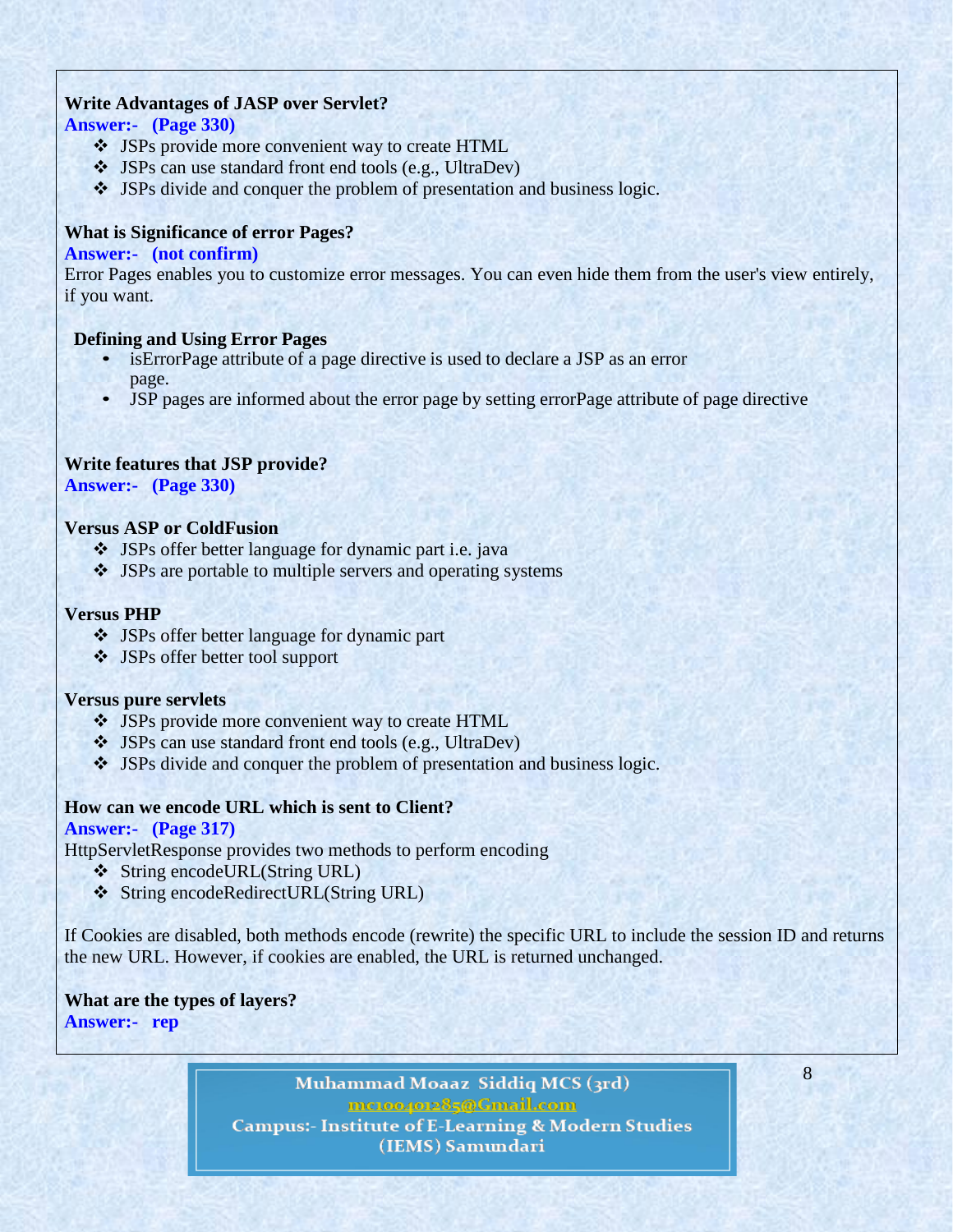## **Final term FALL(Feb 2012) CS506- Web Design and Development**

#### **1. What is the advantage of jsp over PHP? (2marks) Answer:- rep**

#### **2. For what purpose c:remove tag is used. (2marks)**

**Answer:- (Page 472)** c:remove action is used to delete a scoped variable, and takes two attributes.

#### **3. What are implicit objects?? list any two. (2marks)**

#### **Answer:- (Page 339)**

To simplify code in JSP expressions and scriptlets, you are supplied with eight automatically defined variables, sometimes called implicit objects.

#### **4. Garbage collection. (2marks)**

#### **Answer:- (Page 47)**

Java performs garbage collection and eliminates the need to free objects explicitly. When an object has no references to it anywhere except in other objects that are also unreferenced, its space can be reclaimed.

#### **5. In which situation expression language can be used. (2marks) Answer:- rep**

#### **1. Differentiate between Sequential Execution and multithreading. (3marks) Answer:- (Page 226)**

Every program has atleast one thread. Programs without multithreading executes sequentially. That is, after executing one instruction the next instruction in sequence is executed. If a function is called then until the completion of the function the next instruction is not executed. Similarly if there is a loop then instructions after loop only gets executed when the loop gets completed.

**2. Expression language nuggets. (3marks)**

**Answer:- rep**

**3. Name three stages of servlet life cycle. (3marks) Answer:- rep**

#### **1. What are packages? And how they are organized? (5marks) Answer:- (Page 328)**

Many times when we get a chance to work on a small project, one thing we intend to do is to put all java files into one single directory (folder). It is quick, easy and harmless. However if our small project gets bigger, and the number of files is increasing, putting all these files into the same directory would be a nightmare for us. In java we can avoid this sort of problem by using Packages.

> Muhammad Moaaz Siddiq MCS (3rd) metoopote85@Cmail.com **Campus:- Institute of E-Learning & Modern Studies** (IEMS) Samundari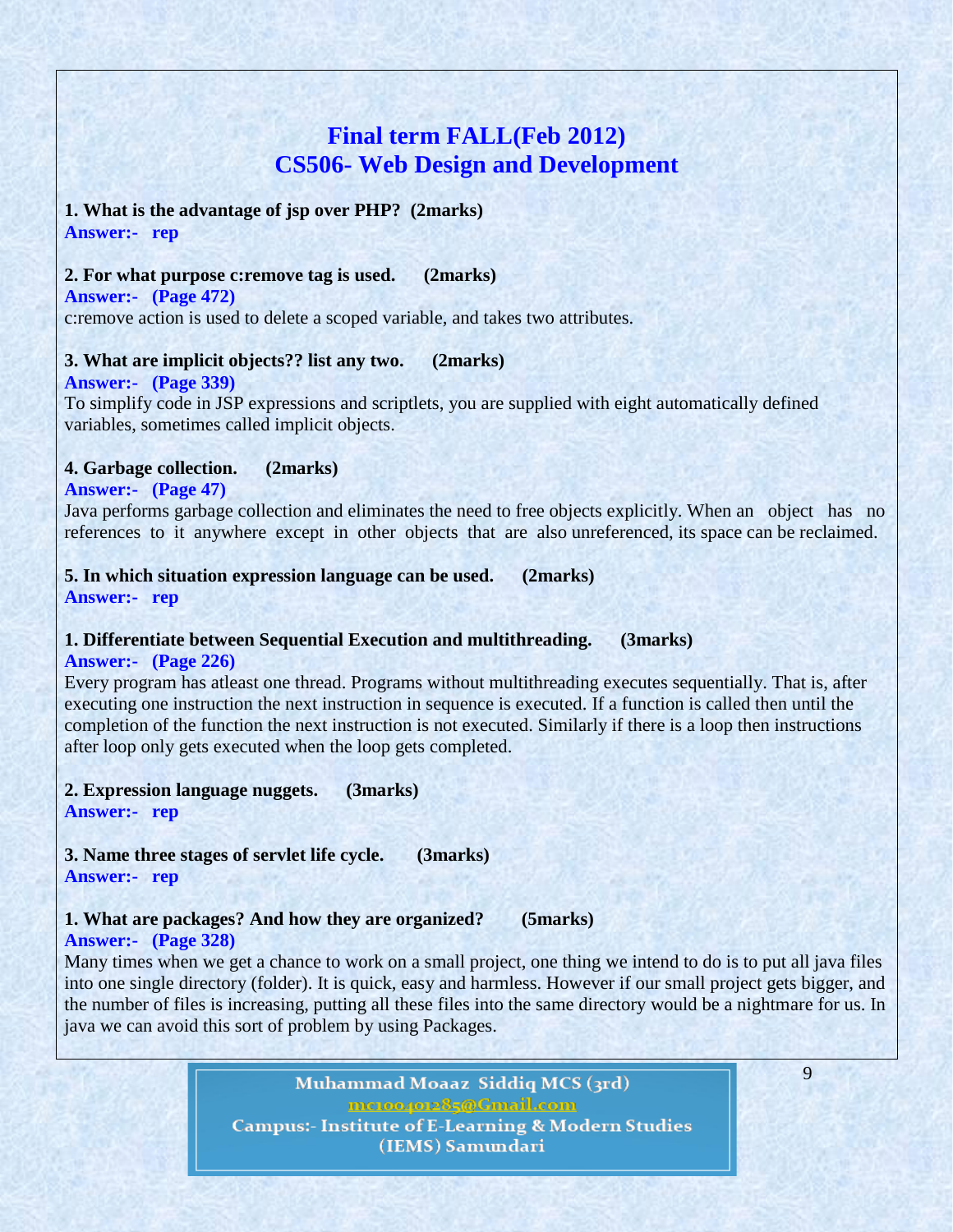In simple terms, a set of Java classes organized for convenience in the same directory to avoid the name collisions. Packages are nothing more than the way we organize files into different directories according to their functionality, usability as well as category they should belong to.

### **2. What is the difference between custom tags and javabeans? (5marks) Answer:- [Click here for detail](http://m1009160.blogspot.com/2011/04/what-is-difference-between-custom-jsp.html)**

n the context of a JSP page, both accomplish similar goals but the differences are:

| <b>Custom Tags</b>                                                 | <b>JavaBeans</b>                               |
|--------------------------------------------------------------------|------------------------------------------------|
| Can manipulate JSP content.                                        | Can't manipulate JSP content.                  |
| Custom tags can simplify the complex operations                    |                                                |
| much better than the bean can. But require a bit Easier to set up. |                                                |
| more work to set up.                                               |                                                |
| Used only in JSPs in a relatively self-contained<br>manner.        | Can be used in both Servlets and JSPs. You can |
|                                                                    | define a bean in one Servlet and use them in   |
|                                                                    | another Servlet or a JSP page.                 |

## **Final term FALL(Feb 2012) CS506- Web Design and Development**

### **Write the lifecycle of servlet? Answer:- rep**

#### **What is servlet context mean?**

#### **Answer:- (Page 281)**

ServletContext belongs to one web application. Therefore it can be used for sharing resources among servlets in the same web application.

## **What is meant by hidden comment?**

**Answer:- rep**

#### **What is validator? write types of built in validator? 5 marks Answer:- (Page 486)**

Validators make input validation simple and save developers hours of programming. JSF provides a set of validator classes for validating input values entered into input components. Alternatively, you can write your own validator if none of the standard validators suits your needs. Some built-in validators are:

> Muhammad Moaaz Siddiq MCS (3rd) me.com/me85@Gmail.com **Campus:- Institute of E-Learning & Modern Studies** (IEMS) Samundari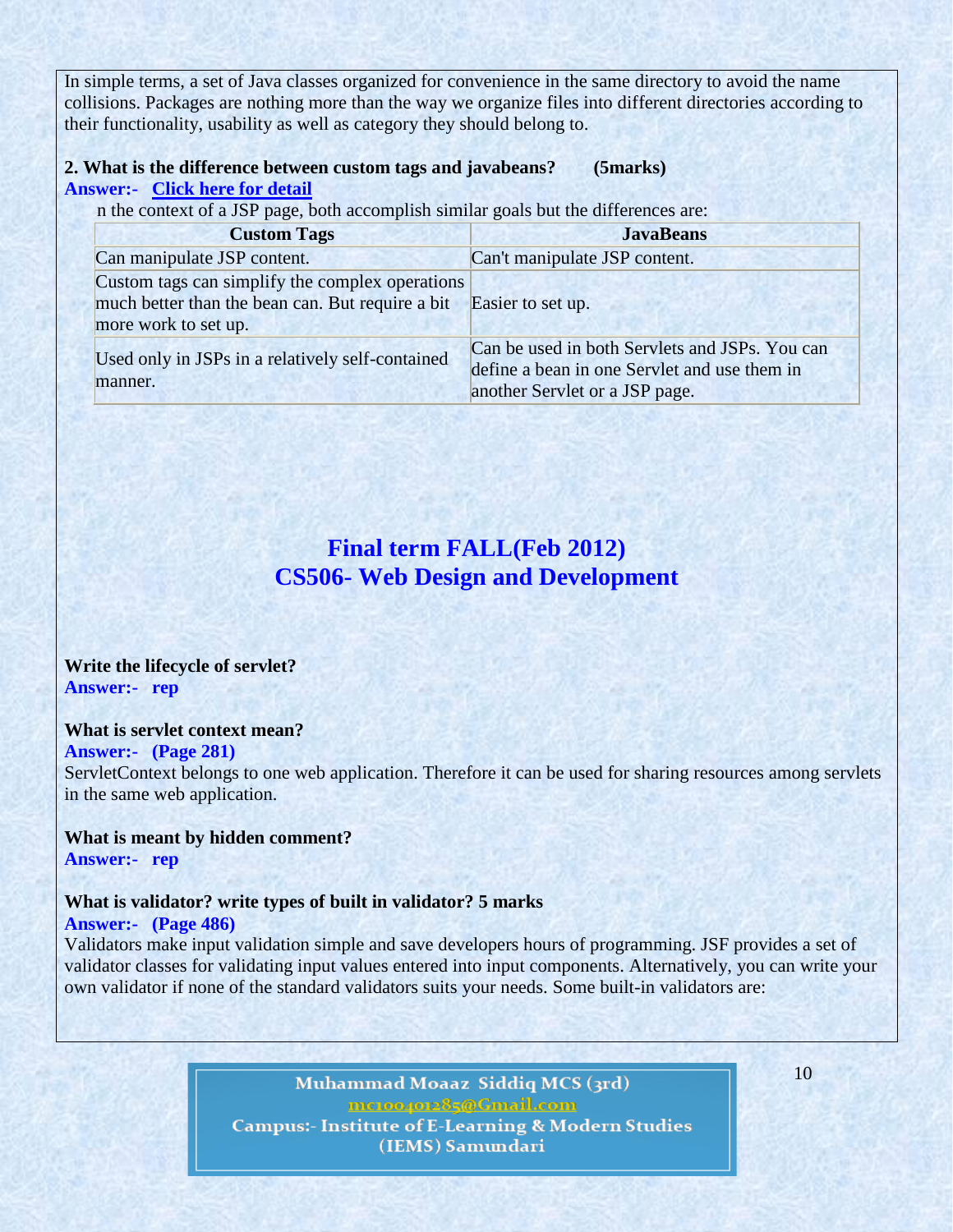#### **DoubleRangeValidator**

Any numeric type, between specified maximum and minimum values

#### **LongRangeValidator**

Any numeric type convertible to long, between specified maximum and minimum values

#### **LengthValidator**

Ensures that the length of a component's local value falls into a certain range (between minimum & maximum). The value must be of String type.

## **FINALTERM EXAMINATION Spring 2011(July) CS506- Web Design and Development**

#### **What is socket {2 m}**

#### **Answer:- (Page 211)**

A socket is one endpoint of a two-way communication link between two programs running generally on a network.

### **What jsp scriplet {2 m}**

#### **Answer:- [Click here for detail](http://docs.oracle.com/javaee/5/tutorial/doc/bnaou.html)**

A **JSP scriptlet** is used to contain any code fragment that is valid for the scripting language used in a page. The syntax for a scriptlet is as follows: <% scripting-language-statements %>

#### **What types of web services available {3 m}**

### **Answer:- (Page 489)**

#### **Data providers**

For example, a service providing stock quotes

#### **Business-to-business process integration**

For example, purchase orders

 **Enterprise application integration** Different applications work together simply by adding a webservice wrapper

#### **Hidden comments in jsp{3 m} Answer:- rep**

Muhammad Moaaz Siddiq MCS (3rd) metoo4ot285@Gmail.com **Campus:- Institute of E-Learning & Modern Studies** (IEMS) Samundari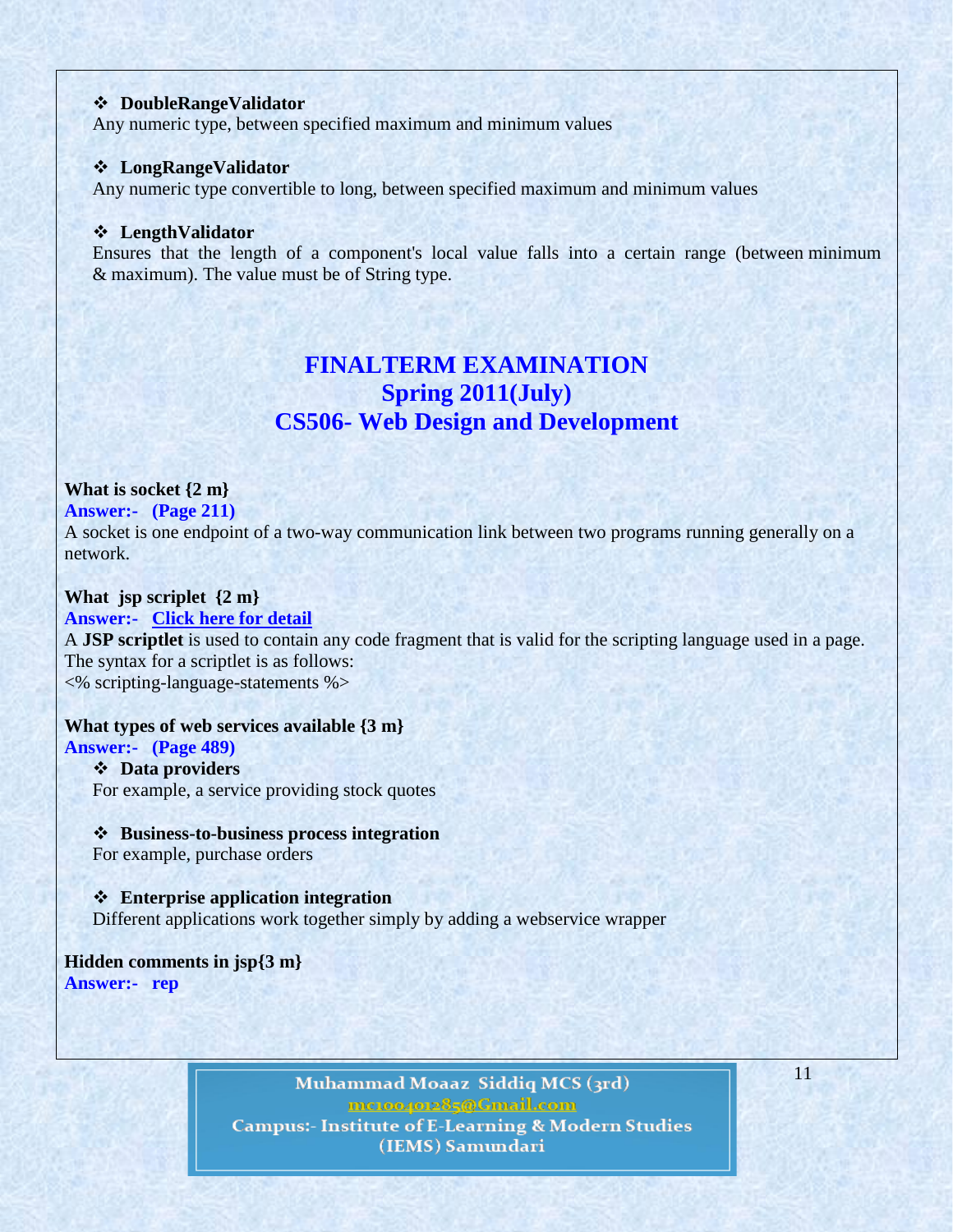### **w3c definition {3 m}**

### **Answer:- (Page 488)**

W3C recently has come up with a decent definition of web services. According to W3C, "A Web service is a software application identified by a URI, whose interfaces and binding are capable of being defined, described and discovered by XML artifacts and supports direct interactions with other software applications using XML based messages via internet-based protocols".

### **What is the advantages of jsp over servlet {3 m}**

**Answer:- rep**

### **What is value binding and method binding{5 m}**

### **Answer:- (Page 487)**

### **JSF – Value Binding**

Value binding expressions can be used inside of JSF components to:

- Automatically instantiate a JavaBean and place it in the request or session scope.
- Override the JavaBean's default values through its accessor methods.
- Quickly retrieve Map, List, and array contents from a JavaBean.
- Synchronize form contents with value objects across a number of requests.

The syntax of binding expressions is based on the JavaServer Pages (JSP) 2.0 Expression Language. In JSP, expressions are delimited with "\${}", but in JSF they are delimited with "#{}".

### **JSF – Method Binding**

Unlike a value binding, a method binding does not represent an accessor method. Instead, a method binding represents an activation method.

For example, binding an event handler to a method <h:commandButton ……

actionListener="#{customer.loginActionListener}" ……… />

**JSP life cycle {5 m} Answer:- rep**

**What are the two ways of read initialization parameter of a servlet {5 m}**

Muhammad Moaaz Siddiq MCS (3rd) memorpor85@Cmail.com **Campus:- Institute of E-Learning & Modern Studies** (IEMS) Samundari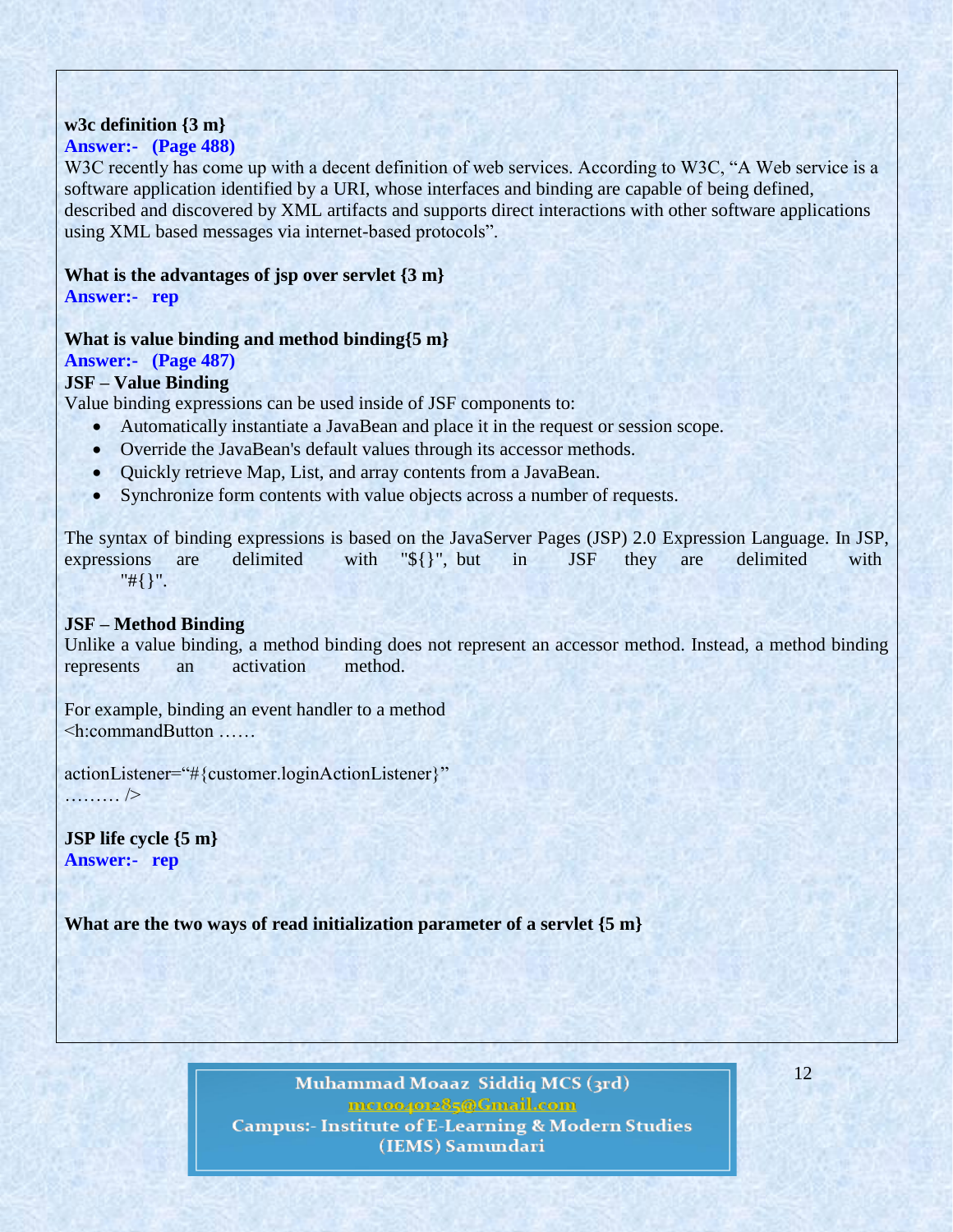## **FINALTERM EXAMINATION Spring 2011(July) CS506- Web Design and Development**

### **What is meant of keyword transient? (2 Marks)**

**Answer:- (Page 487)**

transient keyword is used to mark a field that should not be serialized

### **What are basic features of http? (2 Marks)**

#### **Answer:- (Page 487) [Click here for detail](http://nginx.org/en/#basic_http_features)**

- \* Serving static and index files, and autoindexing; open file descriptor cache;
- Accelerated reverse proxying with caching; simple load balancing and fault tolerance;
- Accelerated support with caching of FastCGI, uwsgi, SCGI, and memcached servers; simple load balancing and fault tolerance;
- SSL and TLS SNI support.

### **JSP page error. (2 Marks)**

**Answer:- rep**

### **Request Dispatching methods. (2 Marks)**

#### **Answer:- (Page 484)**

Request dispatching provides us the facility to forward the request processing to another servlet, or to include the output of another resource (servlet, JSP or HTML etc) in the response.

**For what purpose e:remove tag is used. (2 Marks) Answer:- rep**

**What is significance of error page (3 Marks) Answer:- rep**

#### **What information can be appended to URL. (3 Marks)**

#### **Answer:- (Page 308)**

URL rewriting provides another way for session tracking. With URL rewriting, the parameter that we want to pass back and forth between the server and client is appended to the URL. This appended information can be retrieve by parsing the URL. This information can be in the form of:

- Extra path information,
- Added parameters, or
- Some custom, server-specific URL change

Muhammad Moaaz Siddiq MCS (3rd) metoogote85@Cmail.com **Campus:- Institute of E-Learning & Modern Studies** 

(IEMS) Samundari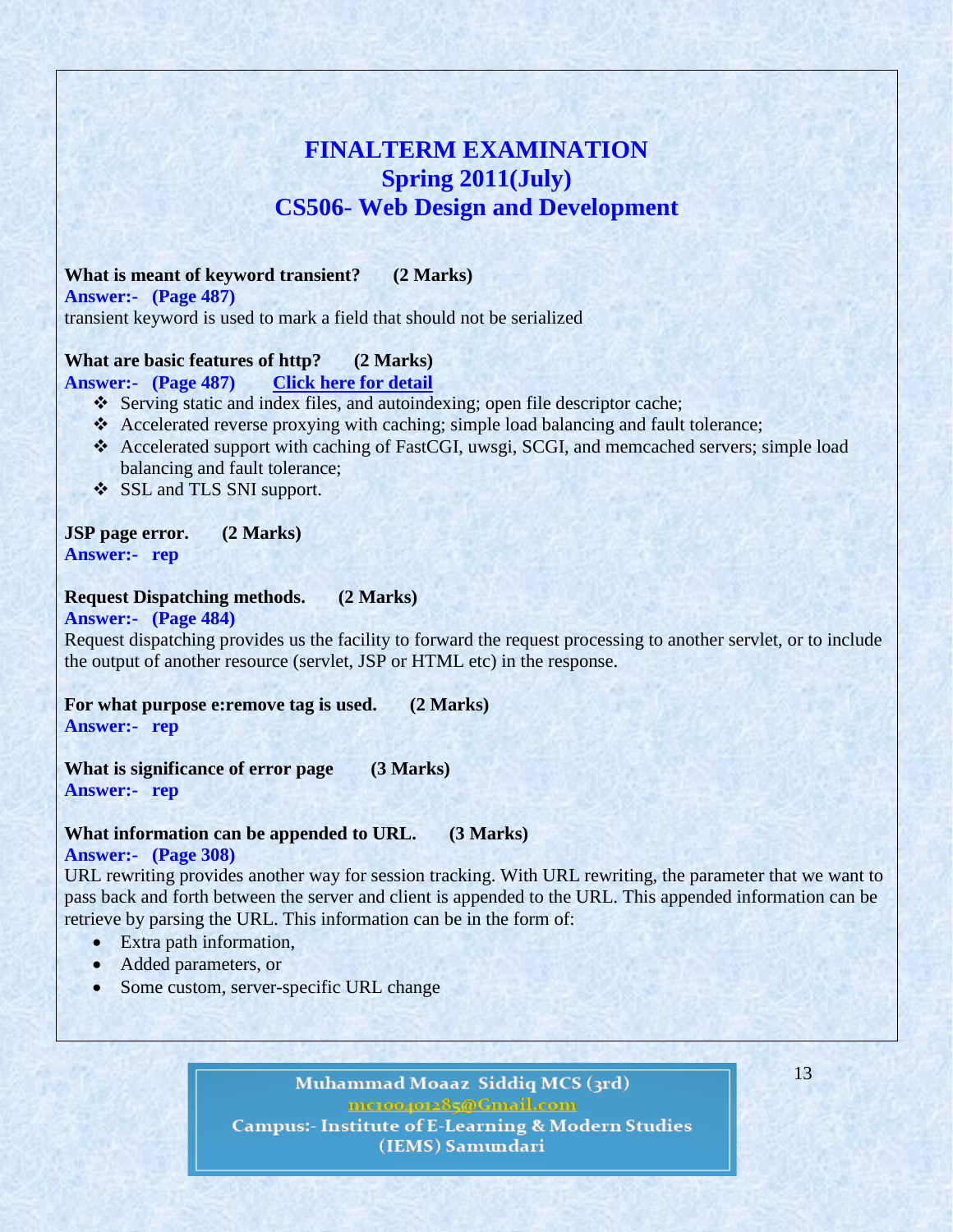### **Sequential Execution and Multi Threading. (3 Marks) Answer:- rep**

### **Checked and Unchecked Exceptions.. (3 Marks)**

**Answer:- (Page 72)**

#### **Unchecked Exceptions**

- Subclasses of RuntimeException and Error.
- Does not require explicit handling

#### **Checked Exceptions**

- Must be caught or declared in a throws clause<br>• Compile will issue an error if not handled apply
- Compile will issue an error if not handled appropriately
- Subclasses of Exception other than subclasses of RuntimeException.

## **JSF Navigation. (3 Marks)**

**Answer:- rep**

**What are action elements of JSP? How these are written. (5 Marks)**

### **Answer:- (Page 367)**

#### **JSP Action Elements**

JSP action elements allow us to work with JavaBeans, to include pages at request time and to forward requests to other resources etc.

#### **Format**

Expressed using XML syntax

-**Opening tag <jsp:actionElement attribute="value" …..** >

-**Body** body

-**Closing tag </jsp:actionElement**>

Empty tags (without body) can also be used like **<jsp:actionElement attribute="value" ….. >**

#### **Some JSP Action Elements**

□To work with JavaBeans

- -<jsp:useBean />
- -<jsp:setProperty />
- -<jsp:getProperty />

□To include resources at request time -<jsp:include />

> Muhammad Moaaz Siddiq MCS (3rd) me.compoz85@Cmail.com **Campus:- Institute of E-Learning & Modern Studies** (IEMS) Samundari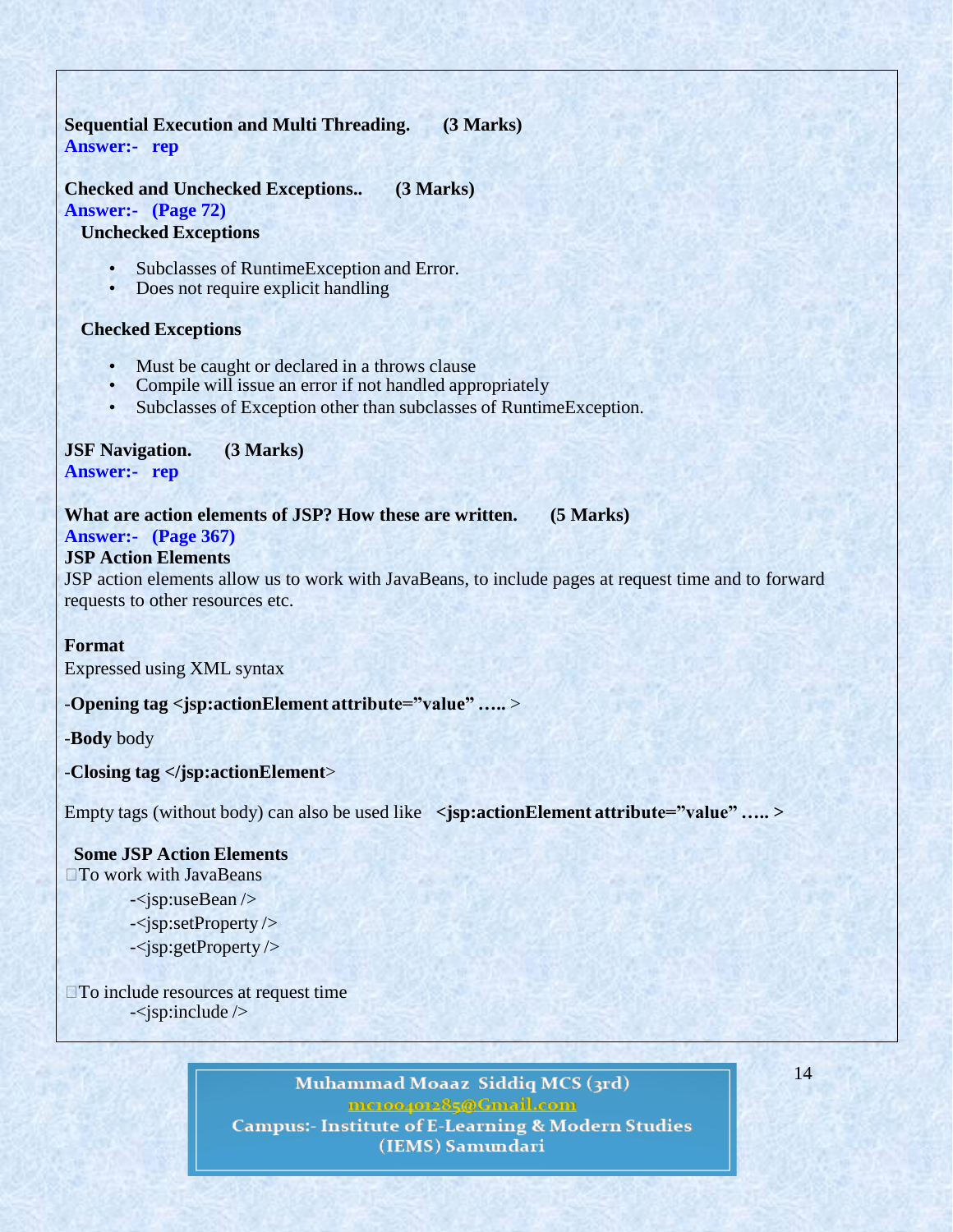□To forward request to another JSP or Servlet  $-\langle$ jsp:forward  $\rangle$ 

 $\square$  To work with applets  $-\langle$ jsp:plugin  $\rangle$ 

**What data is sent to server when user send request to server. (5 Marks)**

**Difference between page centric approach and page with bean approach. (5 Marks) Answer:- (Page 411)**

**Page-Centric Approach**

A web application that is collection of JSPs. Generally this approach is followed to get started with developing web applications.

The page-centric approach has lot of draw backs such as the code becomes a mixture of presentation, business and data access logic. The maintenance and up-gradation of the application becomes a nightmare. Scaling of such kind of application is also difficult and lots of code is also get duplicated.

### **Page-with-Bean Approach (MVC Model1)**

This approach is different from page-centric approach in a way that all the business logic goes into JavaBeans. Therefore, the web application is a collection of JSPs and JavaBeans. But still this approach is insufficient to separate different kind of logics.

## **FINALTERM EXAMINATION Spring 2011(July) CS506- Web Design and Development**

### **3) include method of dispatcher (5 Marks)**

**Answer:- (Page 282)**

It allows a Servlet to include the results of another resource in its response. The two major differences from forward are:

- Data can be written to the response before an include
- The first Servlet which receive the request, is the one which finishes the response

It will be more cleared from the following figure. User sends a HTTPRequest to Servlet1. Serlet2 is called by Servlet1 by using include (request, response) method. The response generated by Servlet2 sends back to Servlet1. Servlet1 can also add its own response content and finally send it back to user.

> Muhammad Moaaz Siddiq MCS (3rd) metoo4ot285@Cmail.com **Campus:- Institute of E-Learning & Modern Studies** (IEMS) Samundari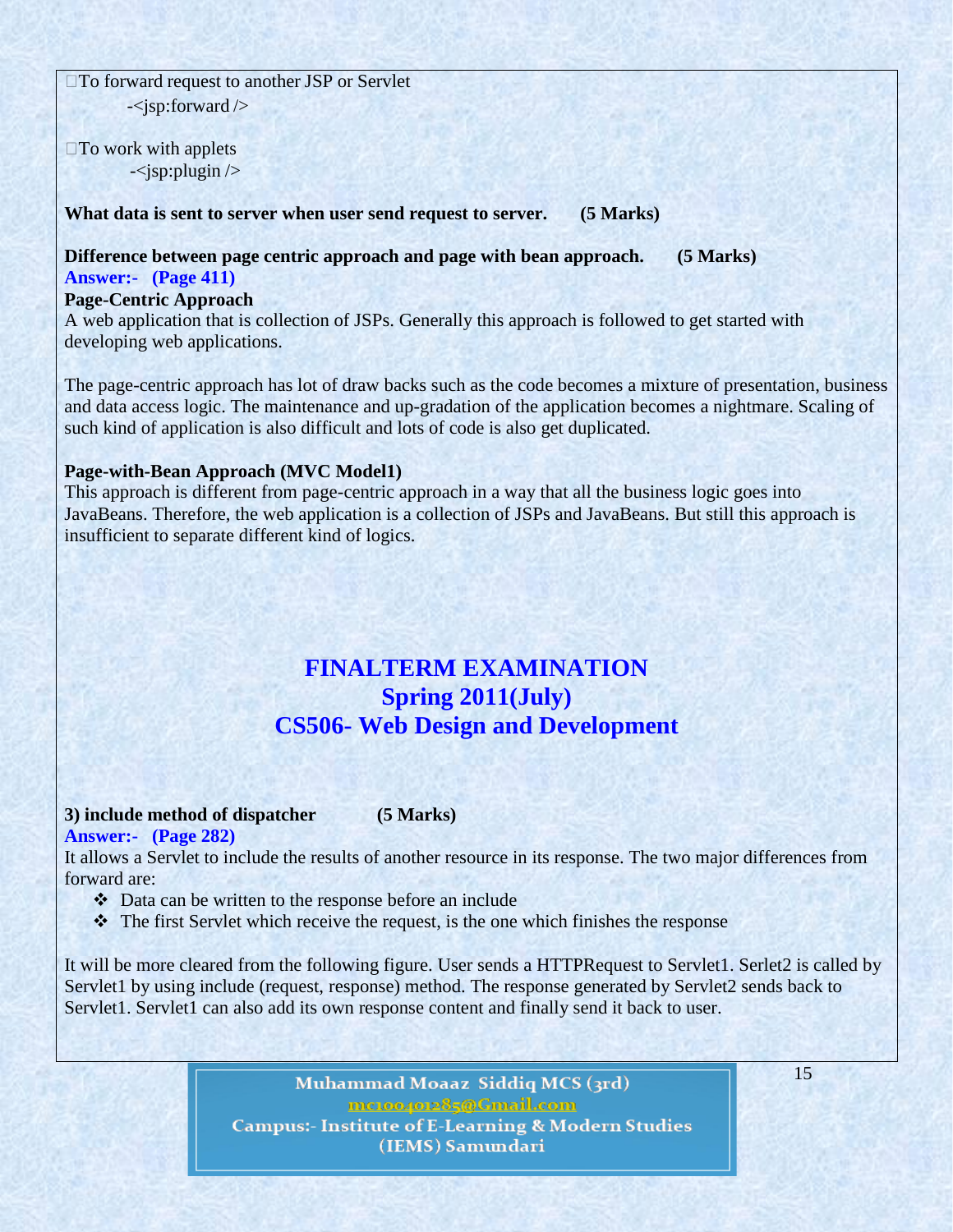# **2)main() with static and without static (3 Marks)**

### **Answer:- (Page 29)**

If main is not static then the JRE have to create an object of the class in which main method is present and call the main method on that object (In OOP based languages method are called using the name of object if they are not static). It is made static so that the JRE can call it without creating an object. Also to ensure that there is only one copy of the main method per class

### **2)2 steps of painting strategy (2 Marks)**

**Answer:- (Page 187)** Subclass JPanel Override the paintComponent(Graphics g) method

### **4)when run() method is invoked (2 Marks)**

When the start() method is invoked, the JVM creates a new thread and automatically calls the run() method and that is why a new thread gets started and not by calling run() directly.

### **5)diff b/w encodeURL and encodeRedierstURl (2 Marks)**

**Answer:- (Page 317)**

**Answer:-** 

encodeURL() is used for URLs that are embedded in the webpage, that the servlet generates. For example, String URL =  $\degree$ /servlet/sessiontracker $\degree$ ;

String eURL = response.encodeURL(URL); out.println("<A HREF=\"" + eURL + "\"> ...... </A>");

Whereas encodeRedirectURL() is used for URLs that refers yours site is in sendRedirect() call. For example, String URL =  $\degree$ /servlet/sessiontracker $\degree$ ; String eURL = response.encodeRedirectURL(URL); Response.sendRedirect(eURL);

## **FINALTERM EXAMINATION Spring 2011(July) CS506- Web Design and Development**

### **Why is j2EE said to b multi tired application? 5 marks**

**Answer:- [Click here for detail](http://www.techinterviews.com/j2ee-interview-questions-and-answers)**

The J2EE platform uses a multitiered distributed application model. Application logic is divided into components according to function, and the various application components that make up a J2EE application are installed on different machines depending on the tier in the multitiered J2EE environment to which the application component belongs. The J2EE application parts are:

> Muhammad Moaaz Siddiq MCS (3rd) metoogote85@Cmail.com **Campus:- Institute of E-Learning & Modern Studies** (IEMS) Samundari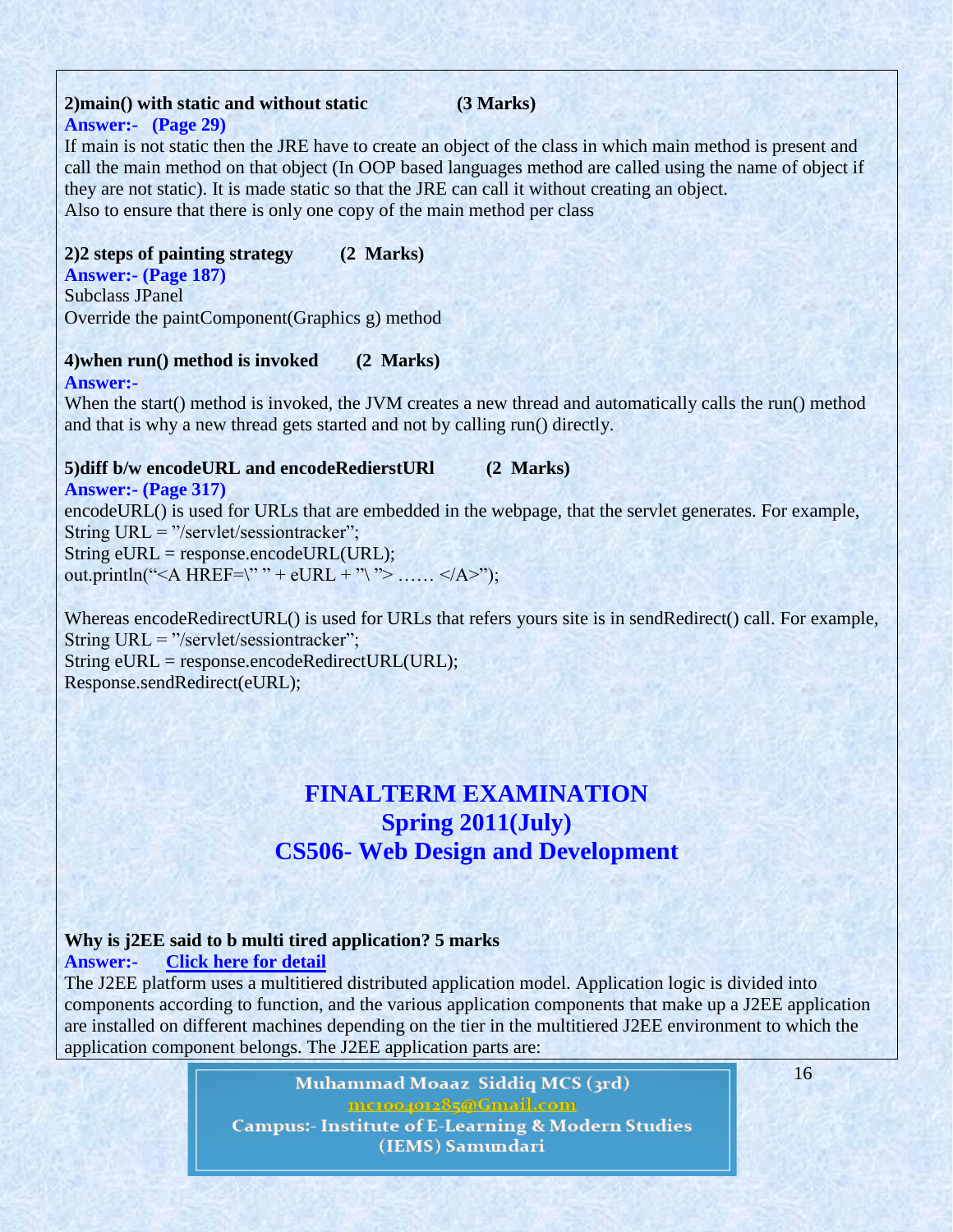- Client-tier components run on the client machine.
- Web-tier components run on the J2EE server.
- Business-tier components run on the J2EE server.
- Enterprise information system (EIS)-tier software runs on the EIS server.

**What is the expression in JSP give an example? 5 marks Answer:- rep**

#### **Why we need jsp as we already have servlet 5 marks Answer:- [Click here for detail](http://www.jguru.com/faq/view.jsp?EID=12776)**

While JSP may be great for serving up dynamic Web content and separating content from presentation, some may still wonder why servlets should be cast aside for JSP. The utility of servlets is not in question. They are excellent for server-side processing, and, with their significant installed base, are here to stay. In fact, architecturally speaking, you can view JSP as a high-level abstraction of servlets that is implemented as an extension of the Servlet 2.1 API. Still, you shouldn't use servlets indiscriminately; they may not be appropriate for everyone. For instance, while page designers can easily write a JSP page using conventional HTML or XML tools, servlets are more suited for back-end developers because they are often written using an IDE -- a process that generally requires a higher level of programming expertise.

### **How does JSF provide navigation 3 marks**

**Answer:- rep**

**What are the expression language nuggets 3 marks Answer:- rep**

**What is the purpose of the wait () notify () notify all methods. 3 marks Answer:- rep**

#### **What are the disadvantages of url rewriting 3 marks**

#### **Answer:- (Page 308)**

The following Disadvantages of URL rewriting, are considerable: -

- What if the user bookmarks the page and the problem get worse if server is not assigning a unique session id.
- Unlike cookies, state information stored in the URL is not persistent
- This mechanism limits the client interaction with the server to HTTP GET request.

#### **What is impact a java bean object can produce when it is stored in an application 3 marks Answer:-**

JavaBean object that is stored in Servelet Request object remain accessible for the duration of current request. In other words until you continue to forward request to another servlet/JSP the bean value would be available.

> Muhammad Moaaz Siddiq MCS (3rd) metoo4ote85@Cmail.com **Campus:- Institute of E-Learning & Modern Studies** (IEMS) Samundari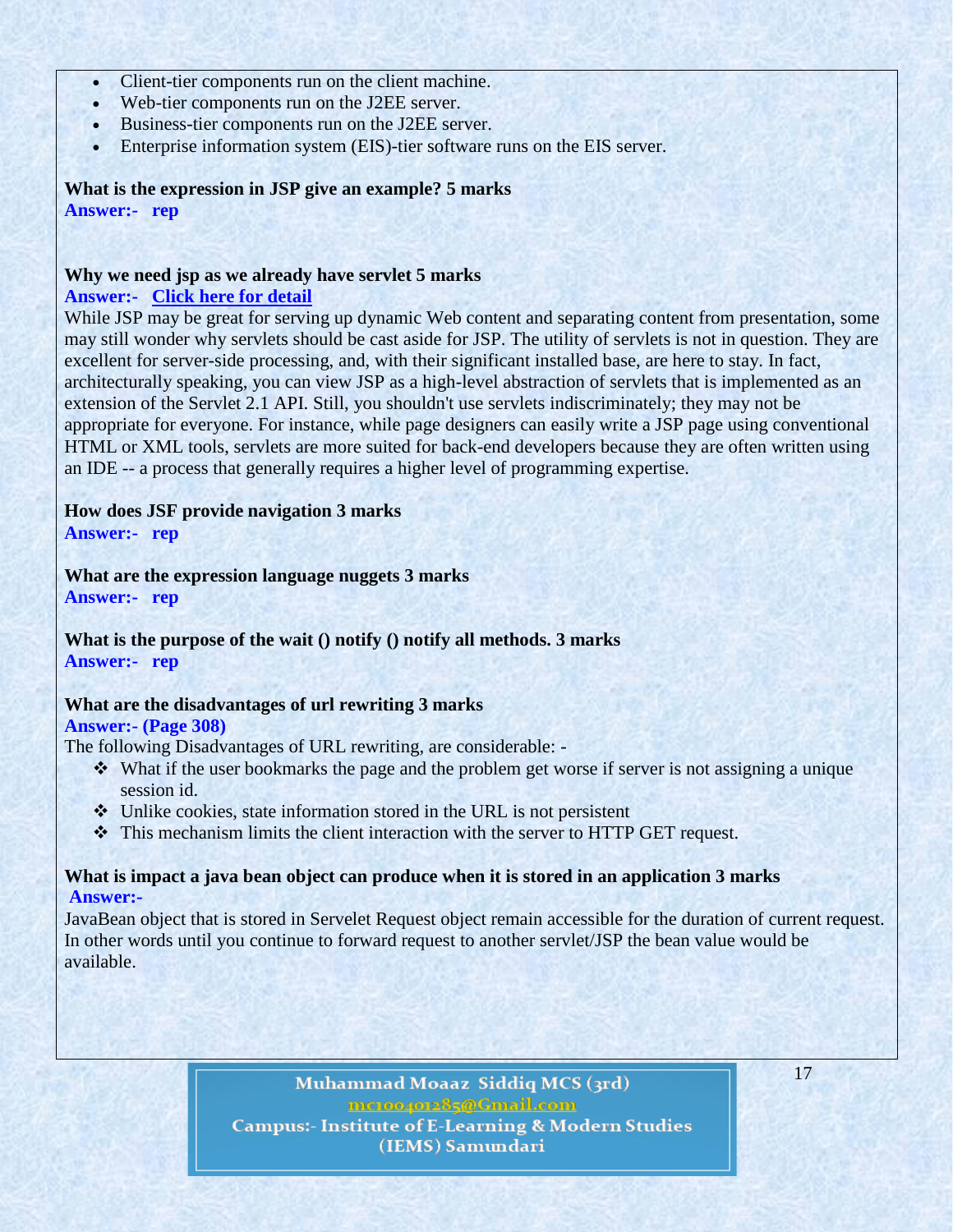#### **What are java beans 2 marks Answer:- (Page 356)**

A java class that can be easily reused and composed together in an application. Any java class that follows certain design conventions can be a JavaBean.

**Define web service according to W3C 2 marks Answer:- rep**

**Why yield method is is used 2 marks Answer:- rep**

### **Can we overload main method 2 marks**

**Answer:- [Click here for detail](http://wiki.answers.com/Q/Can_you_overload_main_method)**

Sure you can. But, the only method that will get invoked when you try to run the class is the method with public static void main as the qualifier

## **FINALTERM EXAMINATION Spring 2011(July) CS506- Web Design and Development**

**What are packages? and how they are organized? (5 Marks) Answer:- rep**

#### **What are output comments in JSP? (5 Marks)**

**Answer:- [Click here for detail](http://www.java-samples.com/showtutorial.php?tutorialid=834)**

A comment that is sent to the client in the viewable page source.The JSP engine handles an output comment as uninterpreted HTML text, returning the comment in the HTML output sent to the client. You can see the comment by viewing the page source from your Web browser.

### *JSP Syntax*

 $\langle$ !-- comment [ $\langle\%$  = expression %>] -->

#### *Example 1*

<!-- This is a commnet sent to client on <%= (new java.util.Date()).toLocaleString() %> -->

*Displays in the page source:*  $\langle$ !-- This is a commnet sent to client on January 24, 2004 -->

> Muhammad Moaaz Siddiq MCS (3rd) metoogote85@Cmail.com **Campus:- Institute of E-Learning & Modern Studies** (IEMS) Samundari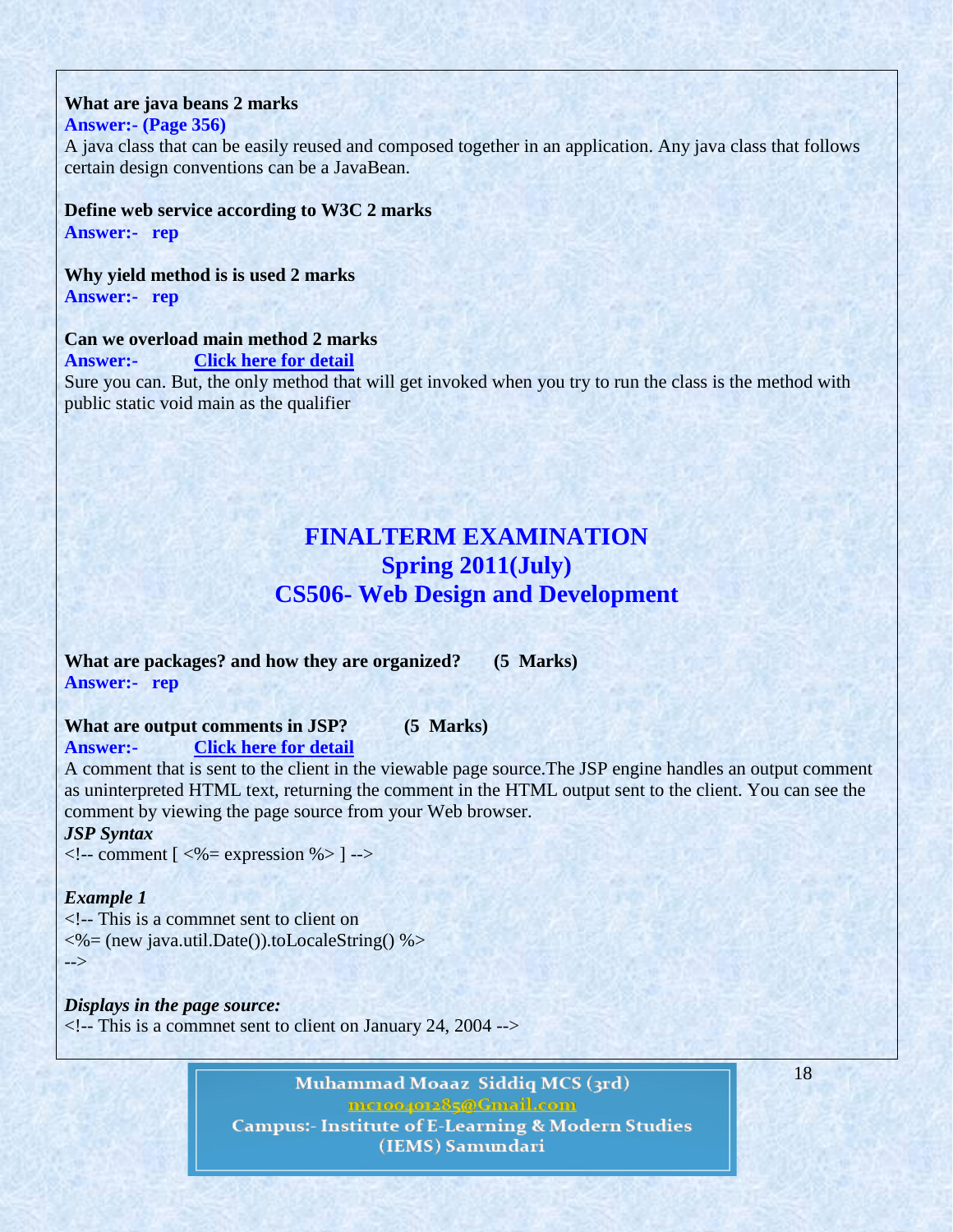| <b>Write Five operators used in Expression Language</b><br>$(5$ Marks)                                                                                                                                                                                         |  |
|----------------------------------------------------------------------------------------------------------------------------------------------------------------------------------------------------------------------------------------------------------------|--|
| <b>Answer:-</b> rep                                                                                                                                                                                                                                            |  |
|                                                                                                                                                                                                                                                                |  |
| When tread's run() method is invoked?<br>(3 Marks)                                                                                                                                                                                                             |  |
| <b>Answer:-</b> rep                                                                                                                                                                                                                                            |  |
|                                                                                                                                                                                                                                                                |  |
| Which listener interfaces are used to handle mouse events?<br>(3 Marks)                                                                                                                                                                                        |  |
| <b>Answer:- (Page 130)</b>                                                                                                                                                                                                                                     |  |
| <b>MouseMotionListener interface</b>                                                                                                                                                                                                                           |  |
| ❖ Used for processing mouse motion events                                                                                                                                                                                                                      |  |
| • Mouse motion event is generated when mouse is moved or dragged                                                                                                                                                                                               |  |
|                                                                                                                                                                                                                                                                |  |
| MouseMotionListener interfaces is defined in JDK as follows                                                                                                                                                                                                    |  |
| public interface MouseMotionListener {                                                                                                                                                                                                                         |  |
| public void mouseDragged (MouseEvent me);                                                                                                                                                                                                                      |  |
| public void mouseMoved (MouseEvent me);                                                                                                                                                                                                                        |  |
|                                                                                                                                                                                                                                                                |  |
| (3 Marks)<br>Why client side validattion is used?                                                                                                                                                                                                              |  |
| <b>Answer:- (Page 480)</b>                                                                                                                                                                                                                                     |  |
| There are two good reasons to use client-side validation:                                                                                                                                                                                                      |  |
| It's a fast form of validation: if something's wrong, the alarm is triggered upon submission of the form.                                                                                                                                                      |  |
| * You can safely display only one error at a time and focus on the wrong field, to help ensure that the                                                                                                                                                        |  |
| user correctly fills in all the details you need.                                                                                                                                                                                                              |  |
|                                                                                                                                                                                                                                                                |  |
| (3 Marks)<br>Write three types of custom tags                                                                                                                                                                                                                  |  |
| <b>Answer:-</b> rep                                                                                                                                                                                                                                            |  |
|                                                                                                                                                                                                                                                                |  |
| (3 Marks)<br>How many types of comments are used in JSPs?                                                                                                                                                                                                      |  |
| <b>Answer:-</b> rep                                                                                                                                                                                                                                            |  |
|                                                                                                                                                                                                                                                                |  |
| Differentiate sleeping and yielding in threads<br>(3 Marks)                                                                                                                                                                                                    |  |
| <b>Answer:-</b> rep                                                                                                                                                                                                                                            |  |
| <b>Why Expression language is used?</b><br>(2 Marks)                                                                                                                                                                                                           |  |
|                                                                                                                                                                                                                                                                |  |
|                                                                                                                                                                                                                                                                |  |
| Why session tracking is used in httpServlets?<br>(2 Marks)                                                                                                                                                                                                     |  |
| <b>Answer:-</b> rep                                                                                                                                                                                                                                            |  |
|                                                                                                                                                                                                                                                                |  |
| <b>EJBs and JSP/servlet run on which server?</b><br>(2 Marks)                                                                                                                                                                                                  |  |
| <b>Answer:- (Page 439)</b>                                                                                                                                                                                                                                     |  |
|                                                                                                                                                                                                                                                                |  |
|                                                                                                                                                                                                                                                                |  |
|                                                                                                                                                                                                                                                                |  |
| <b>Answer:-</b> rep<br>EJBs and JSP/Servlets works in two different servers. As you already know, JSP and Servlets runs in a web<br>server where as EJBs requires an application server. But, generally application server contains the web server<br>as well. |  |

Muhammad Moaaz-Siddiq MCS (3rd) **ENGLOOGE SECTION INCORPORT CAMPUS:- Institute of E-Learning & Modern Studies**<br>(IEMS) Samundari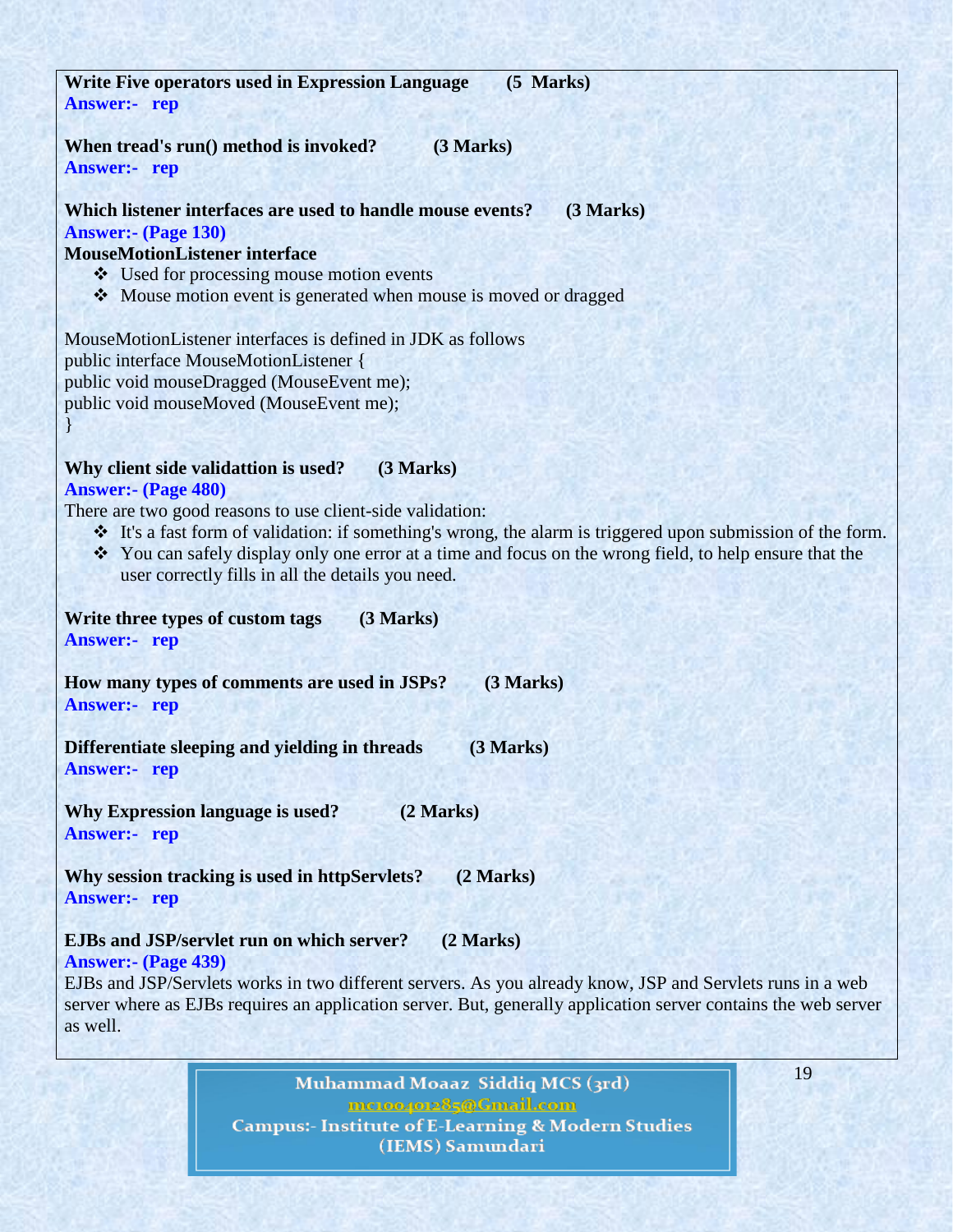## **What are streams? (2 Marks)**

**Answer:- (Page 85)**

I/O libraries often use the abstraction of a stream, which represents any data source or sink as an object capable of producing or receiving pieces of data.

**Differentiate layers and tiers (2 Marks) Answer:- (Page 435)**

. Layers – represents the logical view of application

. Tiers – represents physical view of application

#### **What is differences between getRequestDispatcher(String path) method using javax.servlet.httpServletRequest or using servletContext? (2 Marks) Answer:- [Click here for detail](http://allu.wordpress.com/2006/09/11/difference-between-getrequestdispatcherstring-path-method-of-javaxservletservletrequest-interface-and-javaxservletservletcontext-interface-2/)**

The getRequestDispatcher(String path) method of javax.servlet.ServletRequest interface accepts parameter the path to the resource to be included or forwarded to, which can be relative to the request of the calling servlet. If the path begins with a "/" it is interpreted as relative to the current context root.

The getRequestDispatcher(String path) method of javax.servlet.ServletContext interface cannot accepts relative paths. All path must start with a "/" and are interpreted as relative to current context root.

## **FINALTERM EXAMINATION Spring 2011(July) CS506- Web Design and Development**

**Which containers use a border layout as their default layout? Answer:- [Click here for detail](http://debuggingquestions.blogspot.com/2010/11/which-containers-use-border-layout-as.html)** The Window, Frame and Dialog classes use a border layout as their default layout.

#### **3) What is webpage and web server? 5 marks**

**Answer:-** [Click here for detail](http://www.coolinterview.com/interview/11702/)

Webpage: Webpage is a resource which can be accessible over internet and displayed in a web browser. Web server: It is used to host the website/web application. Example: Apache Tomcat, MS IIS.

### **7) how can one swap the two variables without three variables**

**Answer:- [Click here for detail](http://wiki.answers.com/Q/How_do_you_swap_two_variables_in_JAVA_without_using_a_third_one)**

/\*Program to swap 2 values without using the temporary variable and Arithmetic operators\*/

class Swap

{

{ public static void main(String args[])

> Muhammad Moaaz Siddiq MCS (3rd) mcrocroce85@Cmail.com **Campus:- Institute of E-Learning & Modern Studies** (IEMS) Samundari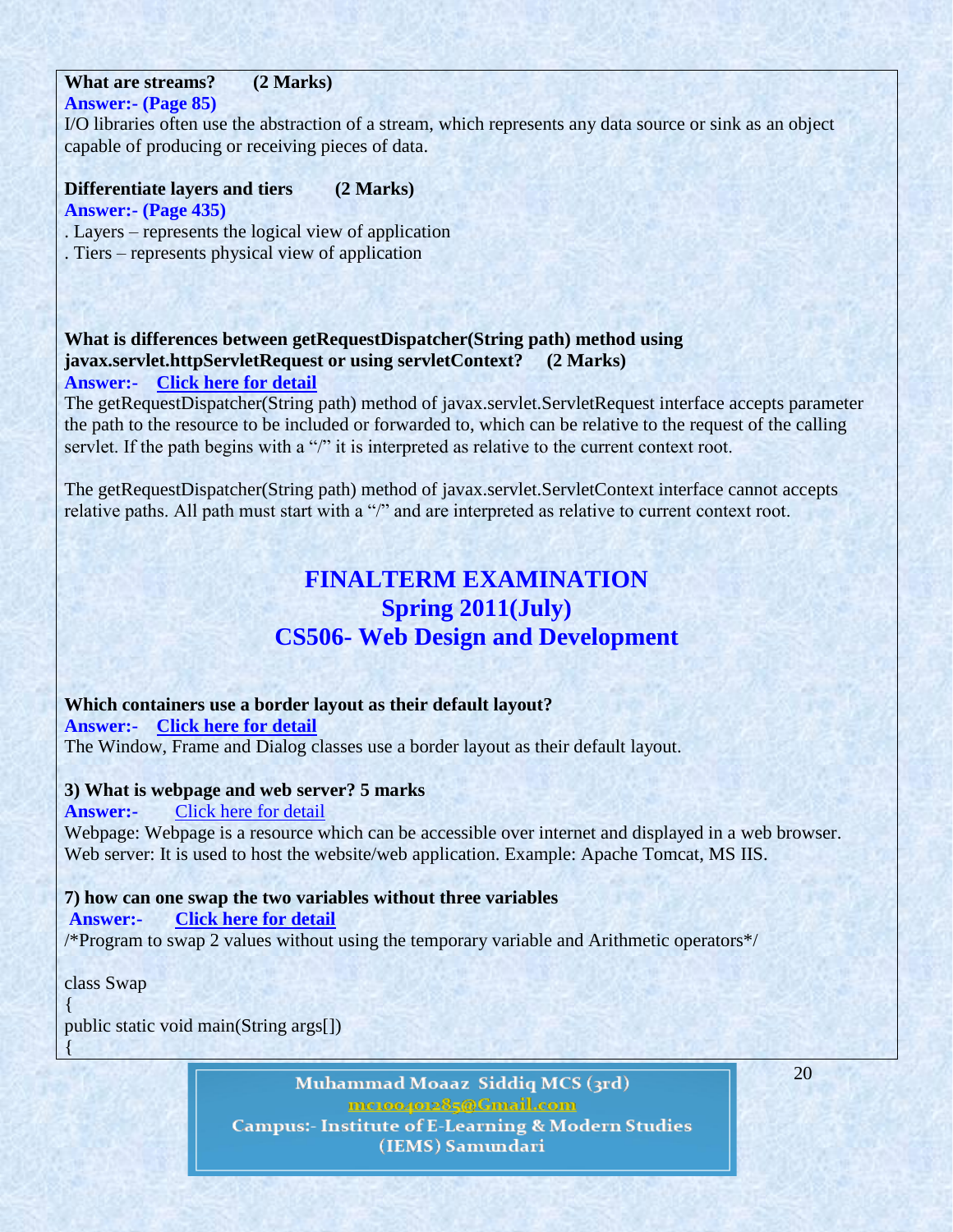int  $a=1$ : int  $b=2$ : System.out.println("Before swap: a="+a+"b="+b);  $a=a<sup>0</sup>b$ ;  $b=a^b$ :  $a=a^{-b}$ : System.out.println(" After swap: a="+a+"b="+b);

## **FINALTERM EXAMINATION Spring 2010 CS506- Web Design and Development**

**Question No: 31 ( M a r k s: 2 ) How to track a user session in Servlets? Answer:- rep**

### **Question No: 32 ( M a r k s: 2 )**

**Why do we use doTag() method in tag handler class?**

```
Answer:- (Page 435)
```
} }

the dotag() method is used to implement/override to code functionality of tag. And this is invoked when the end element of the tag encountered.

**Question No: 33 ( M a r k s: 2 ) Differentiate between Layers and Tiers. Answer:- rep**

### **Question No: 34 ( M a r k s: 2 ) Why is direct call of paint() method not recommended? Answer:- (Page 191 )**

Painting is managed by system, so calling paintComponent() directly is not recommended at all. Similarly calling paint ( ) method is also not recommended. Why? Because such code may be invoked at times when it is not appropriate to paint -- for instance, before the component is visible or has access to a valid Graphics object.

**Question No: 35 ( M a r k s: 3 ) What is the preferred size of a component?**

**Answer:- [Click here for detail](http://www.coolinterview.com/interview/25197/)**

The preferred size of a component is the minimum component size that will allow the component to display normally.

**Question No: 36 ( M a r k s: 3 ) Name three stages of servlet life cycle. Answer:- rep**

> Muhammad Moaaz Siddiq MCS (3rd) metoopote85@Gmail.com **Campus:- Institute of E-Learning & Modern Studies** (IEMS) Samundari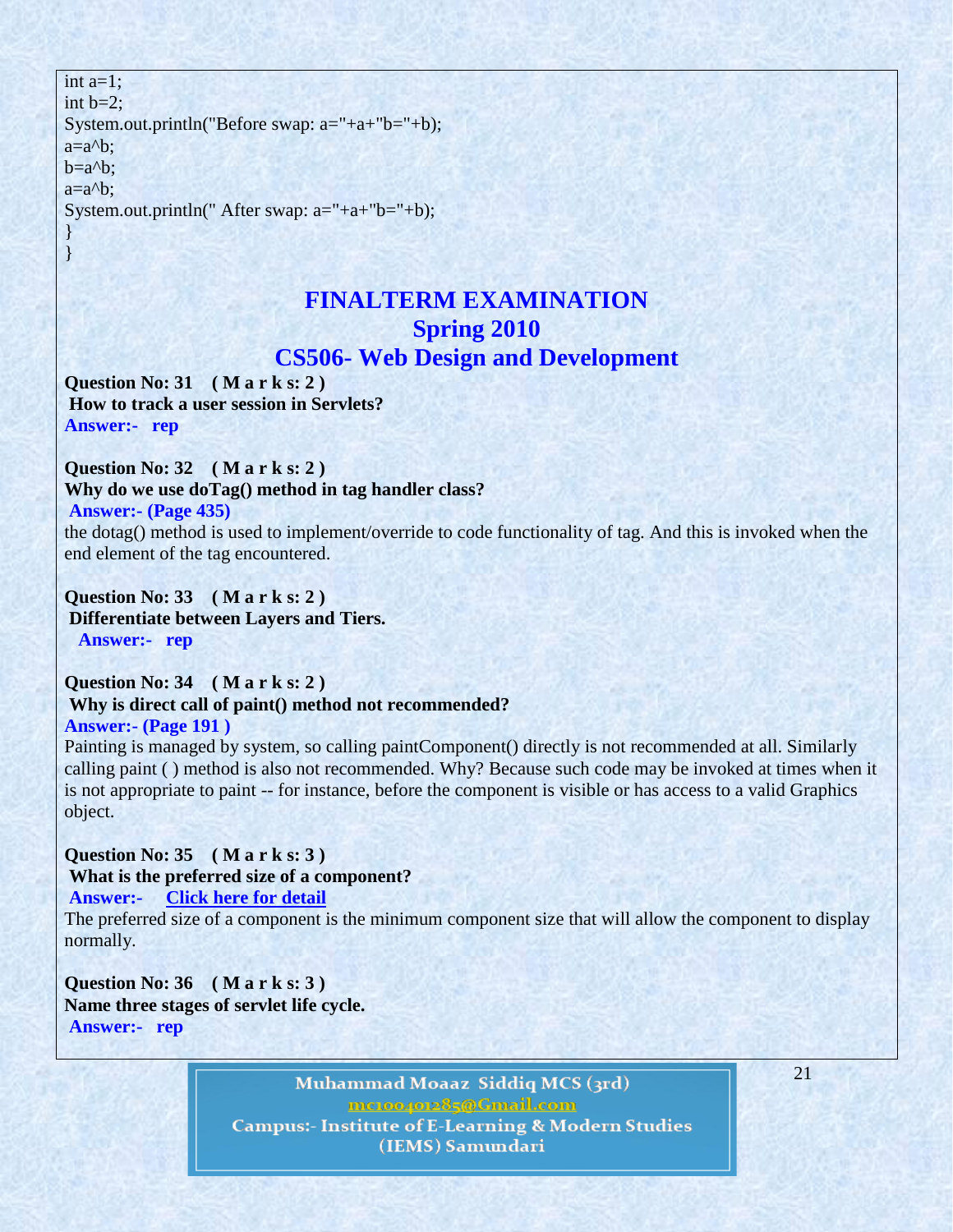### **Question No: 37 ( M a r k s: 3 )**

**What is the difference between variable declared inside a declaration part and variable declared in scriplet part?**

#### **Answer:- [Click here for detail](http://wiki.answers.com/Q/What_is_the_difference_between_variable_declared_inside_the_declaration_part_and_variable_declared_in_scriptlet_part)**

Variable declared inside declaration part is treated as a global variable, which means after translation of jsp file into servlet

- that variable will be declared outside the service method as an instance variable
- the scope is available to the complete jsp

Variable declared inside a scriplet will be declared inside a service method as a local variable and the scope is with in the service method.

**Question No: 38 ( M a r k s: 3 ) How does JSF provide Navigation? Answer:- rep**

**Question No: 39 ( M a r k s: 5 ) What is expression in JSP? Give an example. Answer:- rep**

**Question No: 40 ( M a r k s: 5 ) What is validator? Discuss built-in-validators. Answer:- rep**

## **FINALTERM EXAMINATION Spring 2010 CS506- Web Design and Development**

**How and why we use jsp include directive? Answer:- rep**

#### **why we need tiers as we already have layers?**

**Answer:- (Page 437 )** 

Layers help in building a tiered architecture. Tiers are physically separated from each other. Layers are spread across tiers to build up an application. Two or more layers can reside on one tier.

### **Whart are the advantages of jsp over php?**

**Answer:- (Page 330 )** 

- JSPs offer better language for dynamic part
- JSPs offer better tool support

Muhammad Moaaz Siddiq MCS (3rd) metoo4ote85@Cmail.com **Campus:- Institute of E-Learning & Modern Studies** (IEMS) Samundari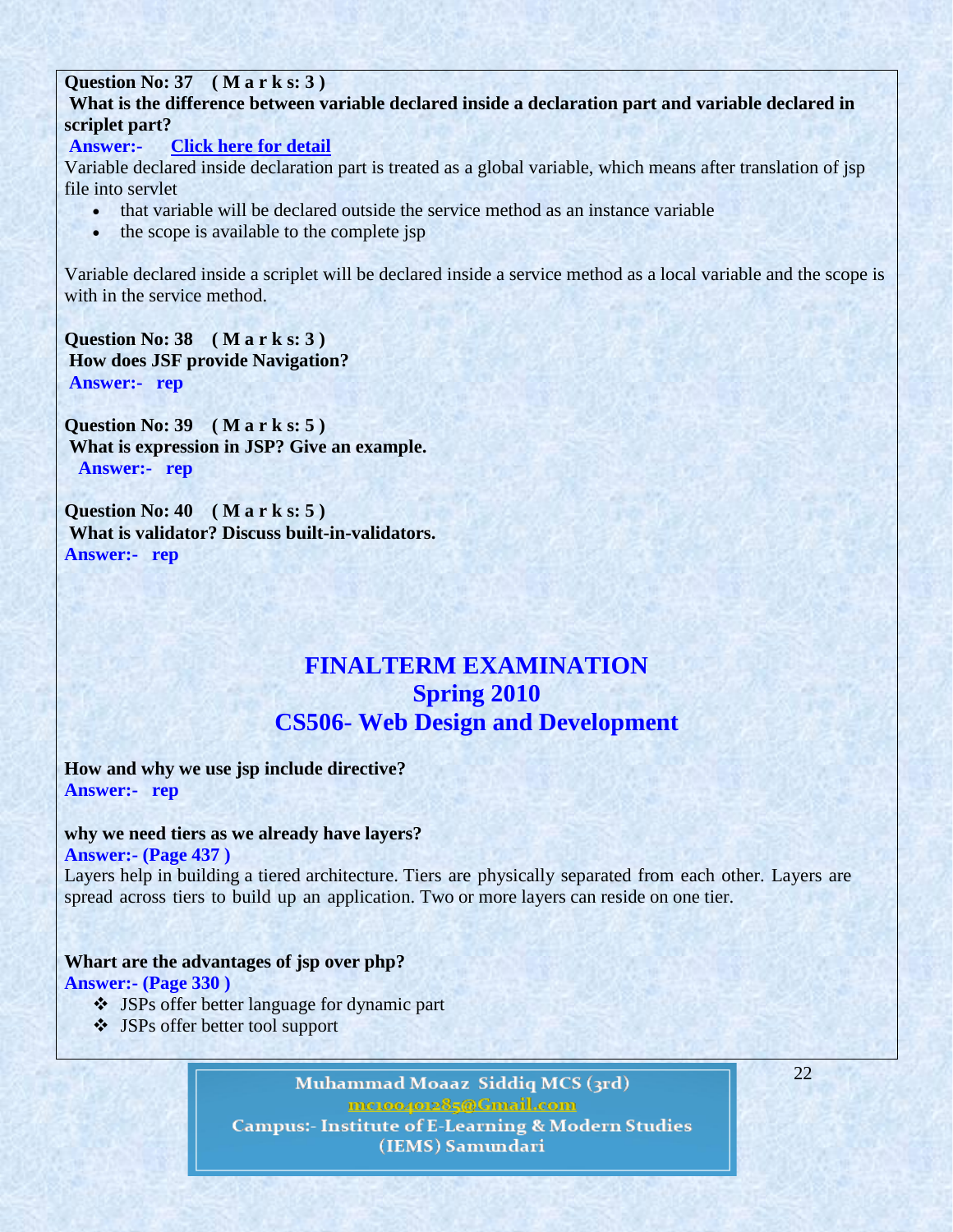**Why we use expression language? Answer:- rep**

**Define web service by w3c? Answer:- rep**

## **FINALTERM EXAMINATION Spring 2008 CS506- Web Design and Development**

#### **1- List any two Scope of the Java Bean?**

**Answer:-** [Click here for detail](http://inheritingjava.blogspot.com/2011/04/chapter-42-scope-of-javabeans-in-jsp.html)

JavaBeans have scope, just like all variables. You declare this in the jsp:useBean element when you use the bean for the first time. There are multiple scopes possible for a bean.

They are:

- 1. Page
- 2. Request
- 3. Session

**3- How JSF navigation Works? Answer:- rep**

**4- List implicit objects? Answer:- rep**

#### **5- What type of data is sent to wbserver when user submits the button? marks 5 Answer:- (Page 270 )**

When a user submits a browser request to a web server, it sends two categories of data:

#### **Form Data**

Data that the user explicitly type into an HTML form. For example: registration information provided for creating a new email account.

#### **HTTP Request Header Data**

Data, which is automatically, appended to the HTTP Request from the client for example, cookies, browser type, and browser IP address.

Based on our understanding of HTML, we now know how to create user forms. We also know how to gather user data via all the form controls: text, password, select, checkbox, radio buttons, etc.

> Muhammad Moaaz Siddiq MCS (3rd) metoogote85@Cmail.com **Campus:- Institute of E-Learning & Modern Studies** (IEMS) Samundari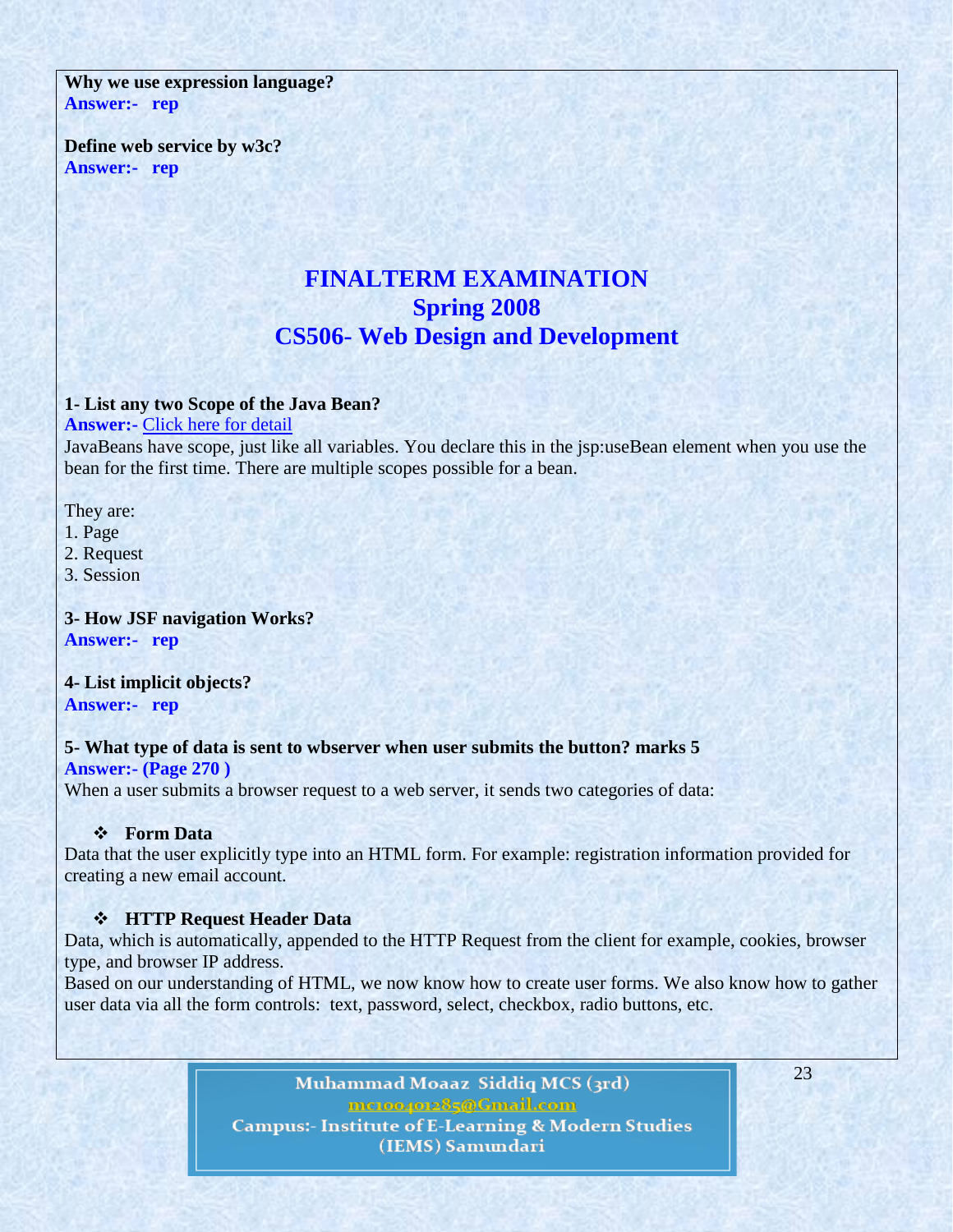### **What is JSP? Why need JSP? How JSP FRAME WORK WORKS? 10 marks**

## **Answer:- (Page 330 )**

### **JavaServer Pages (JSP)**

JSP is also a specification. JSP technology enables Web developers and designers to rapidly develop and easily maintain, information-rich, dynamic Web pages that leverage existing business systems. As part of the Java technology family, JSP technology enables rapid development of Web-based applications that are platform independent.

#### **The Need for JSP**

With servlets, it is easy to

- Read form data
- Read HTTP request headers
- Set HTTP status codes and response headers
- Use cookies and session tracking
- Share data among servlets
- Remember data between requests
- Get fun, high-paying jobs

But, it sure is a pain to

- Use those println()statements to generate HTML
- Maintain that HTML.

#### **The JSP Framework**

- Use regular HTML for most of the pages
- Mark servlet code with special tags
- Entire JSP page gets translated into a servlet (once), and servlet is what actually gets invoked (for each request)

The Java Server Pages technology combine with Java code and HTML tags in the same document to produce a JSP file

## **FINALTERM EXAMINATION Spring 2010 CS506- Web Design and Development**

**What are the advantages of JSP over PHP? Answer:- rep**

**What are the implicit Objects? List any two. Answer:- rep**

**Write briefly two characteristics of Expression Language? Answer:- rep**

> Muhammad Moaaz Siddiq MCS (3rd) metoogote85@Cmail.com **Campus:- Institute of E-Learning & Modern Studies** (IEMS) Samundari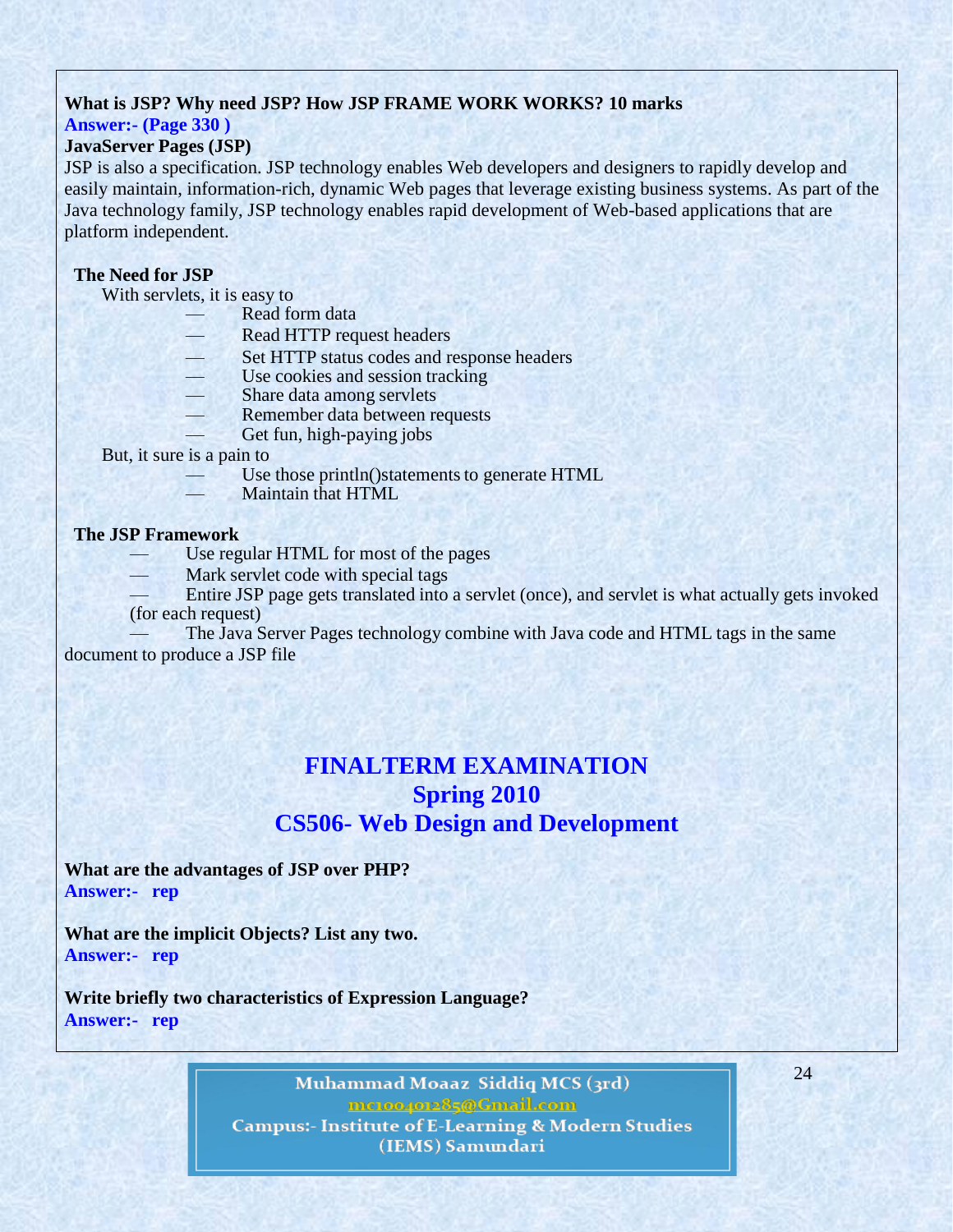**Name any four container classes? Answer:-** [Click here for detail](http://www.coolinterview.com/interview/534/) Window, Frame, Dialog, FileDialog, Panel, Applet, or ScrollPane.

**What is the difference between variable declared inside a declaration part and variable in scriplet part?**

**Answer:- rep**

**Which type of WEB services available? Answer:- (Page 489 )**  Data providers For example, a service providing stock quotes

❖ Business-to-business process integration For example, purchase orders

 $\triangleleft$  Enterprise application integration Different applications work together simply by adding a webservice wrapper

## **What is meant by statement "classes implement interfaces"?**

**Answer:- [Click here for detail](http://apidoc.zope.org/++apidoc++/Book/ifaceschema/interface/show.html)**

We say that objects provide interfaces. If an object provides an interface, then the interface specifies the behavior of the object. In other words, interfaces specify the behavior of the objects that provide them.

**What is expression in JSP? Give example. Answer:- rep**

**Which technology is used in java to support the following layers? Presentation layer Business Layer Data Layer**

**Answer:- (Page 249 )** 

There are several Java technologies available for web application development which includes Java Servlets, JavaServer Pages, JavaServer Faces etc.

**What is difference between the getRequest Dispatcher(String path) method of javax.sevlet.ServletRequest interface and javax.servlet.servletContext interface. Answer:- rep**

> Muhammad Moaaz Siddiq MCS (3rd) metoo4ote85@Cmail.com **Campus:- Institute of E-Learning & Modern Studies** (IEMS) Samundari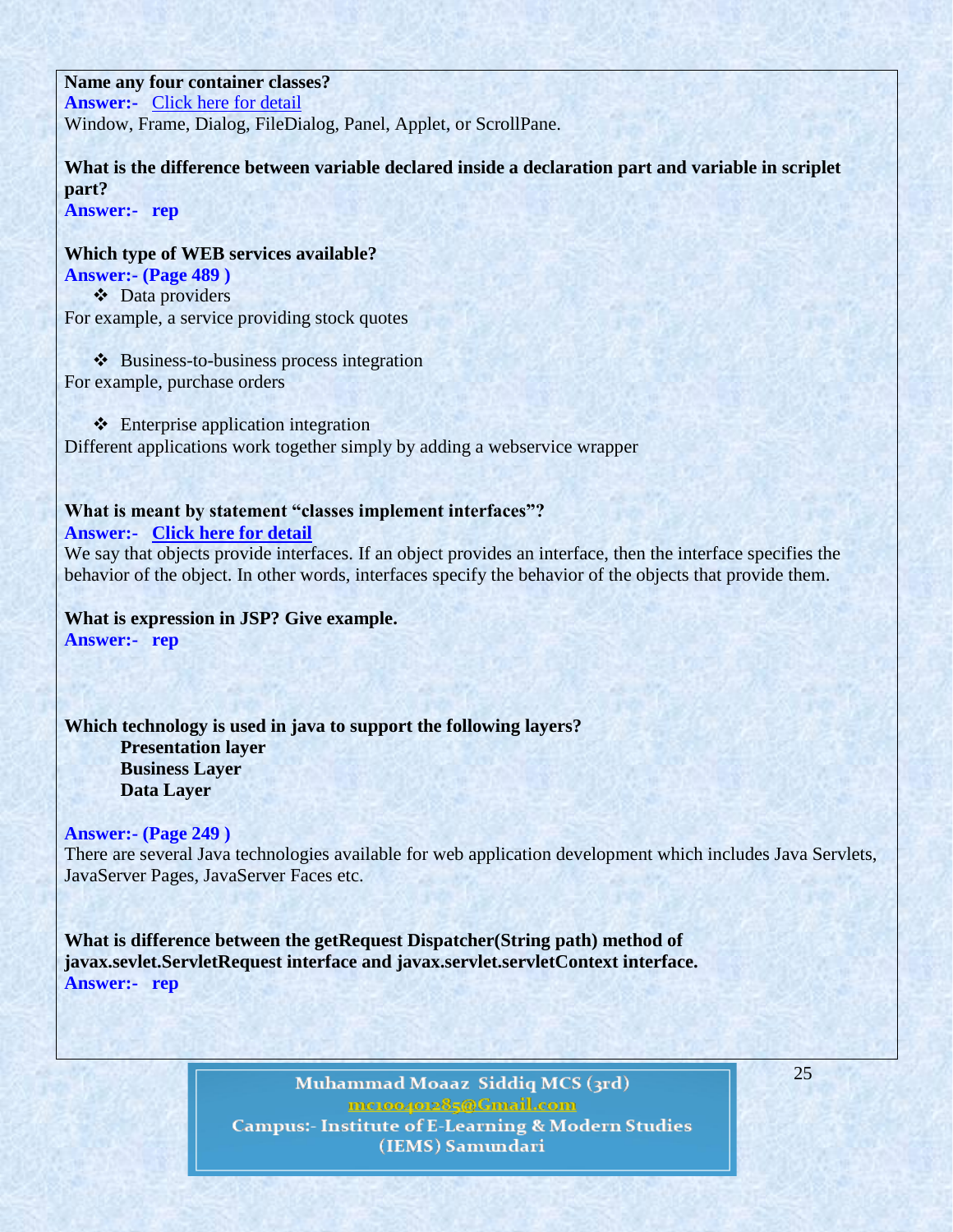## **FINALTERM EXAMINATION Spring 2009 CS506- Web Design and Development**

**Question No: 33 ( M a r k s: 2 ) What impact a JavaBeans object can produce when it is stored in Servlet Request object? Answer:- rep**

**Question No: 34 ( M a r k s: 2 ) What invokes a thread's run () method? Answer:- [Click here for detail](http://www.geekinterview.com/question_details/54)** After a thread is started, via its start() method or that of the Thread class, the JVMinvokes the thread's run() method when the thread is initially executed.

**Question No: 35 ( M a r k s: 3 ) What is the significance of error page? Answer:- rep**

**Question No: 36 ( M a r k s: 3 ) Which type of information can be appended to URL? Answer:- rep**

**Question No: 37 ( M a r k s: 3 ) Differentiate between Sequential Execution and multithreading. Answer:- rep**

**Question No: 38 ( M a r k s: 5 ) Which technology is used in JAVA to support following layers? Answer:- rep**

**Question No: 39 ( M a r k s: 5 ) How cookies are sent to a client? Answer:- (Page 299)**

**Sending Cookies to Browser** Following are some basic steps to send a cookie to a browser (client).

**1.Create a Cookie Object** A cookie object can be created by calling the Cookie constructor, which takes two strings: the cookie name and the cookie value.

Cookie c = new Cookie ("name", "value");

Muhammad Moaaz Siddiq MCS (3rd) metoogote85@Cmail.com **Campus:- Institute of E-Learning & Modern Studies** (IEMS) Samundari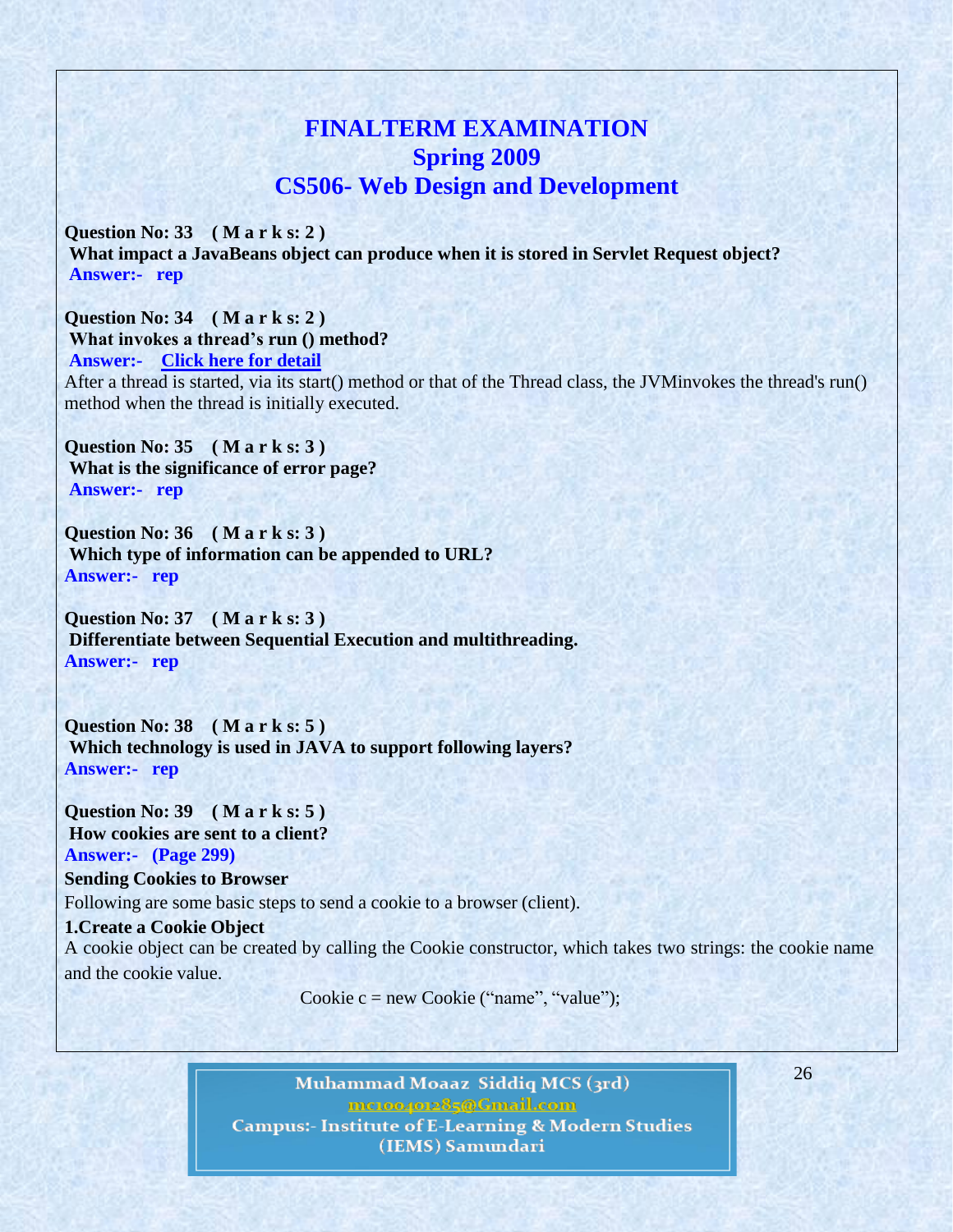### **2. Setting Cookie Attributes**

Before adding the cookie to outgoing headers (response), various characteristics of the cookie can be set. For example, whether a cookie persists on the disk or not. If yes then how long.

A cookies by default, lasts only for the current user session (i.e. until the user quits the session) and will not be stored on the disk.

Using setMaxAge(int lifetime) method indicates how much time (in seconds) should elapse before the cookie expires.

c.setMaxAge(60); // expired after one hour

### **3. Place the Cookie into HTTP response**

After making changes to cookie attributes, the most important and unforgettable step is to add this currently created cookie into response. If you forget this step, no cookie will be sent to the browser. response.addCookie(c);

### **Question No: 40 ( M a r k s: 10 )**

### **What are the characteristics of web services?**

#### **Answer:- (Page 489)**

Web services are XML-based throughout. Pretty much everything in the domain of Web services is defined in XML. For example, the format of the data being exchanged between service user and service provider is defined in XML or the description of web service is defined in XML.

Web services can be dynamically located and invoked. And typically they will be accessed and invoked over both internet and intranet.

#### **Interoperable**

Connect across heterogeneous networks using ubiquitous web-based standards

#### **Economical**

Recycle components, no installation and tight integration of software

#### **Automatic**

No human intervention required even for highly complex transactions

#### **Accessible**

Legacy assets & internal apps are exposed and accessible on the web

#### **Available**

Services on any device, anywhere, anytime

### **Scalable**

No limits on scope of applications and amount of heterogeneous applications

Muhammad Moaaz Siddiq MCS (3rd) metoopote85@Gmail.com **Campus:- Institute of E-Learning & Modern Studies** (IEMS) Samundari